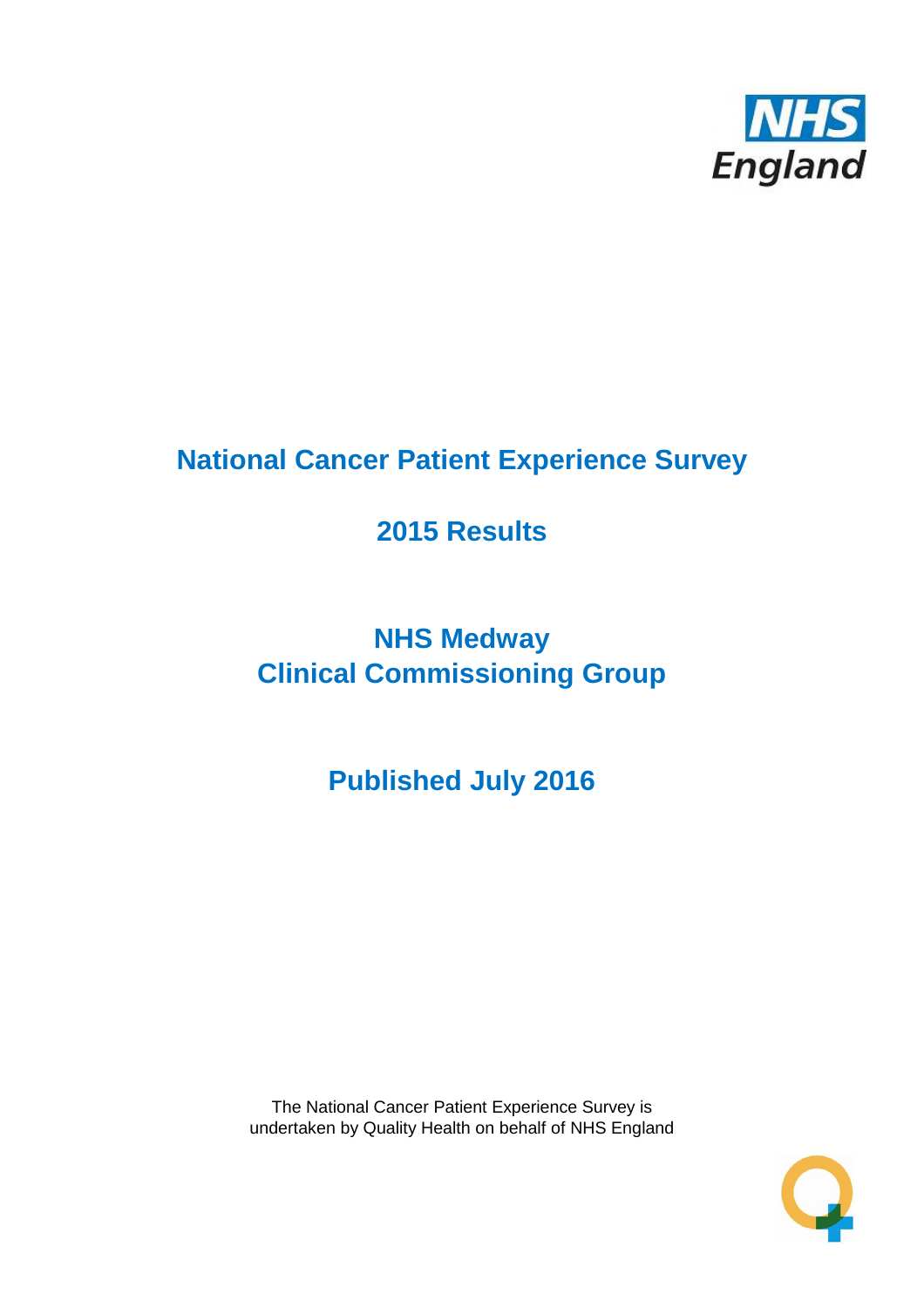#### **Introduction**

The National Cancer Patient Experience Survey 2015 is the fifth iteration of the survey first undertaken in 2010. It has been designed to monitor national progress on cancer care; to provide information to drive local quality improvements; to assist commissioners and providers of cancer care; and to inform the work of the various charities and stakeholder groups supporting cancer patients.

The survey was overseen by a national Cancer Patient Experience Advisory Group. This Advisory Group set the principles and objectives of the survey programme and guided questionnaire development.

The survey was commissioned and managed by NHS England. The survey provider, Quality Health, is responsible for designing, running and analysing the survey.

Full national results and other reports are available at www.ncpes.co.uk

Further details on the survey methodology and changes to the 2015 survey can be found in the Annex. Note that a number of significant changes were made to the 2015 survey so caution should be taken in directly comparing data from the 2015 survey to the findings of the previous CPES surveys. No comparisons with previous surveys are presented in this report.

#### **This report**

The report shows how this CCG scored for each question in the survey, compared with national results. It is aimed at helping individual CCGs to understand their performance and identify areas for local improvement.

Note that responses for questions with 1-20 respondents have been suppressed. This is to protect patient confidentiality and because uncertainty around the result is too great.

#### **Data tables**

The data tables presented in this report show the following for each question:

- **Column 1** shows the number of respondents to this question
- **Column 2** shows the unadjusted 2015 score for this CCG
- **Column 3** shows the case-mix adjusted 2015 score for this CCG
- **Column 4** shows the lower limit of the expected range of scores for this CCG (the top of the pale blue section on the Comparability chart - see below)
- **Column 5** shows the upper limit of the expected range of scores for this CCG (the bottom of the dark blue section on the Comparability chart - see below)
- **Column 6** shows the National Average score for this question.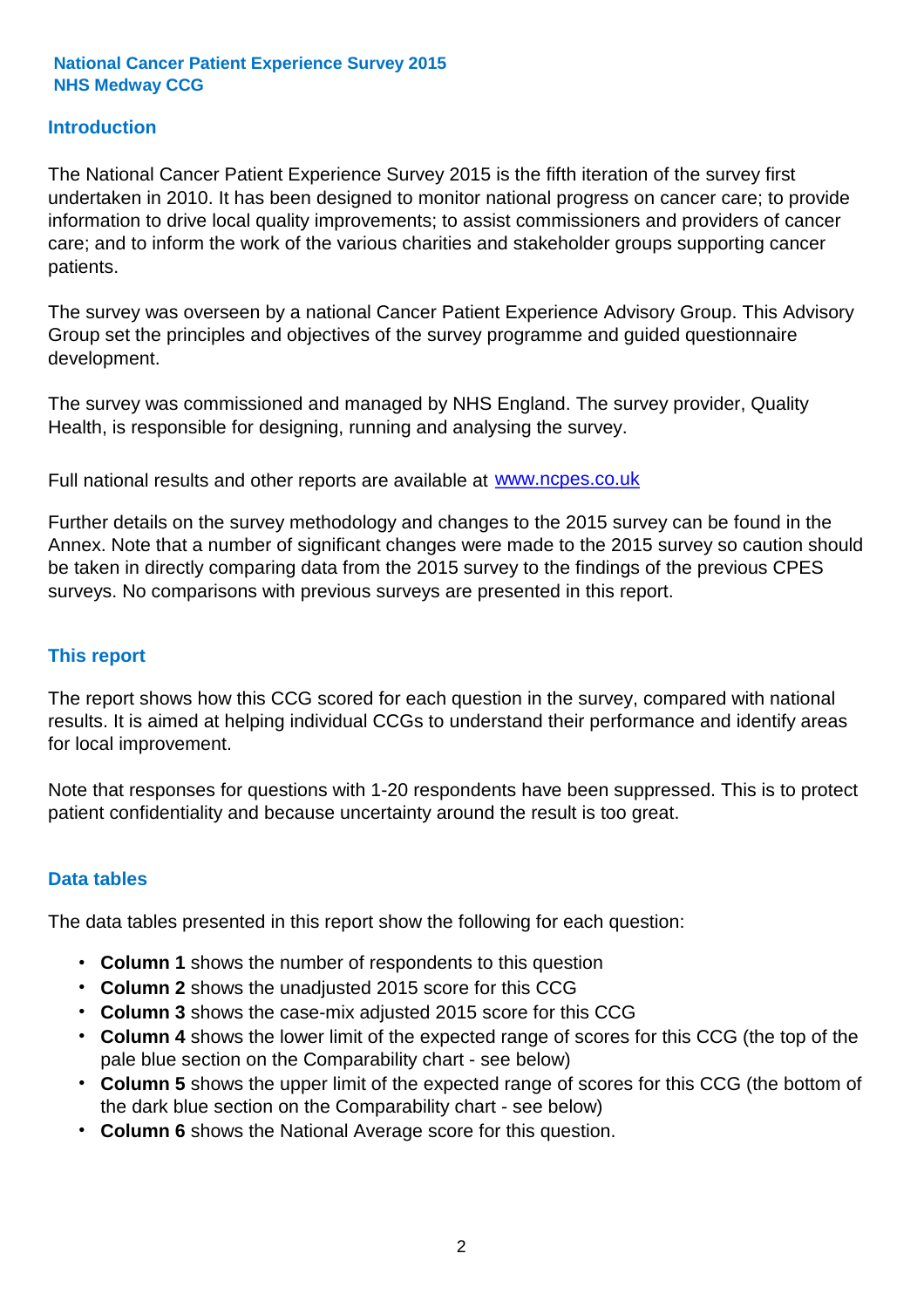Results for individual response options are presented in the detailed data tables **WWW.ncpes.co.uk** Confidence Intervals for unadjusted and case-mix adjusted data are provided in these tables.

Expected ranges and 95% Confidence Intervals highlight the uncertainty around the results. The size of the expected ranges and confidence intervals will be different for each question, and depends on the number of respondents and the range of their responses.

For further details on case-mix adjustment and the scoring methodology used, please refer to the Annex.

#### **Comparability charts**

For the 2015 survey, we have adopted the CQC standard for reporting comparative performance, based on calculation of "expected ranges". This means that CCGs will be flagged as outliers only if there is statistical evidence that their scores deviate (positively or negatively) from the range of scores that would be expected for CCGs of the same size.

The Comparability charts in this report show a bar with these expected ranges (in grey), higher than expected (in dark blue), and lower than expected (in pale blue). A black dot represents the actual score of this CCG.

The same colour convention has been used in Column 3 of the Data tables.

For further details on expected ranges, please refer to the technical document at **www.ncpes.co.uk** 

#### **Tumour group tables**

The final set of tables in this report show the scores for each question for each of the 13 tumour groups, with a comparative national score for that tumour group.

These breakdowns are intended as additional information for CCGs to understand the differences between the experiences of patients with different types of cancer. The numbers are generally relatively small and may not be statistically significant. They should therefore be treated with some caution.

#### **Notes on specific questions**

Question 5 in the survey has not been scored. However, the unscored data is useful and has been published alongside the other results in this report. This question asked respondents to "tick all that apply". The results show all of the responses given including where respondents chose two or more options.

Questions used to direct respondents to different parts of the survey (questions 4, 17, 24, 27, 40, 43, 46) and other demographic and information questions are not reported.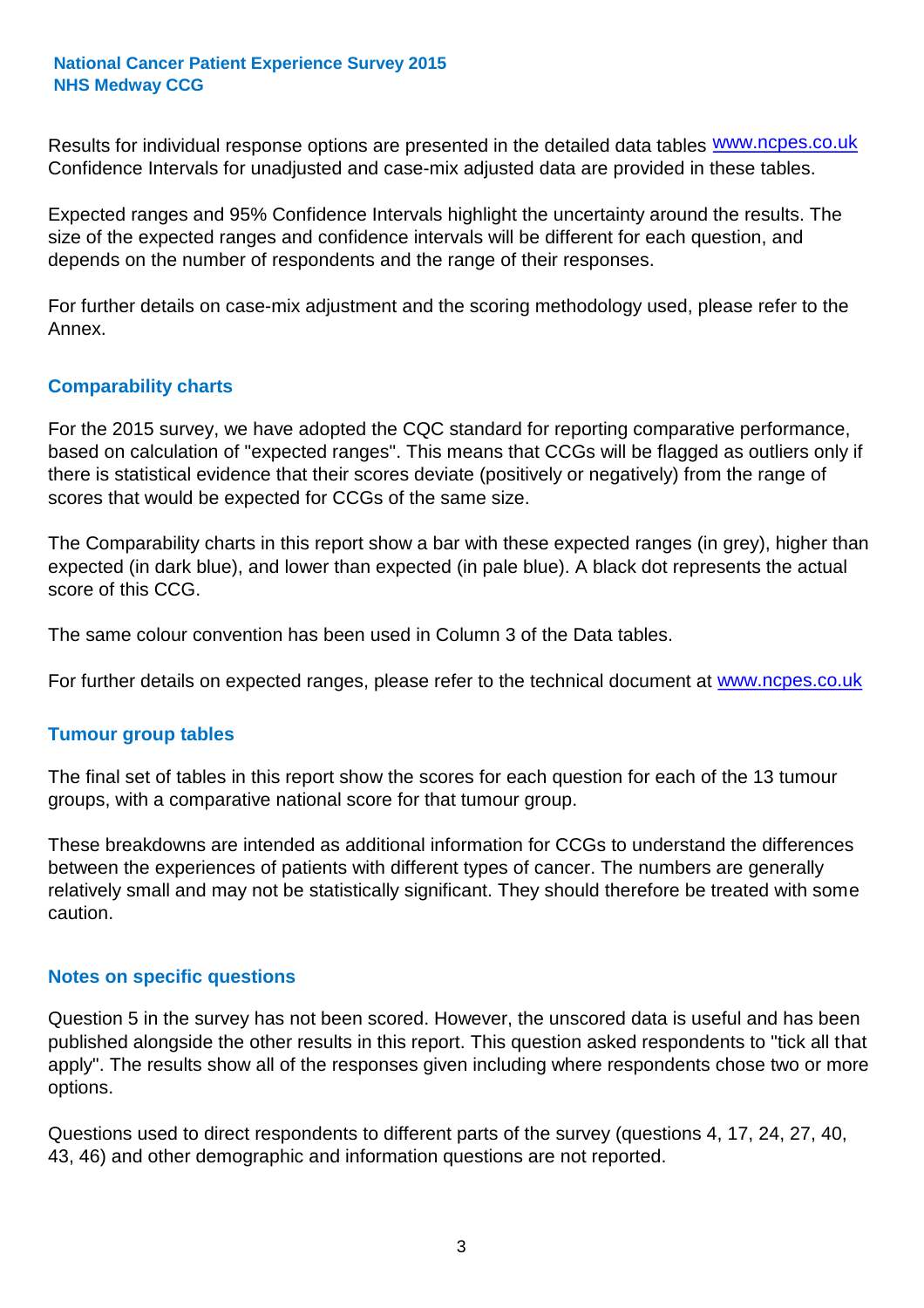#### **How to use the data**

Unadjusted data should be used to see the actual responses from patients relating to the CCG.

Case-mix adjusted data, together with expected ranges, should be used to understand whether the results are significantly higher or lower than national results.

Case-mix adjusted data, together with (case-mix adjusted) Confidence Intervals (presented in the detailed data tables **www.ncpes.co.uk**), should be used to understand whether the results are significantly higher or lower than the results for another CCG.

#### **Response rates**

Numbers of respondents by tumour group, age and gender can be found in the Annex.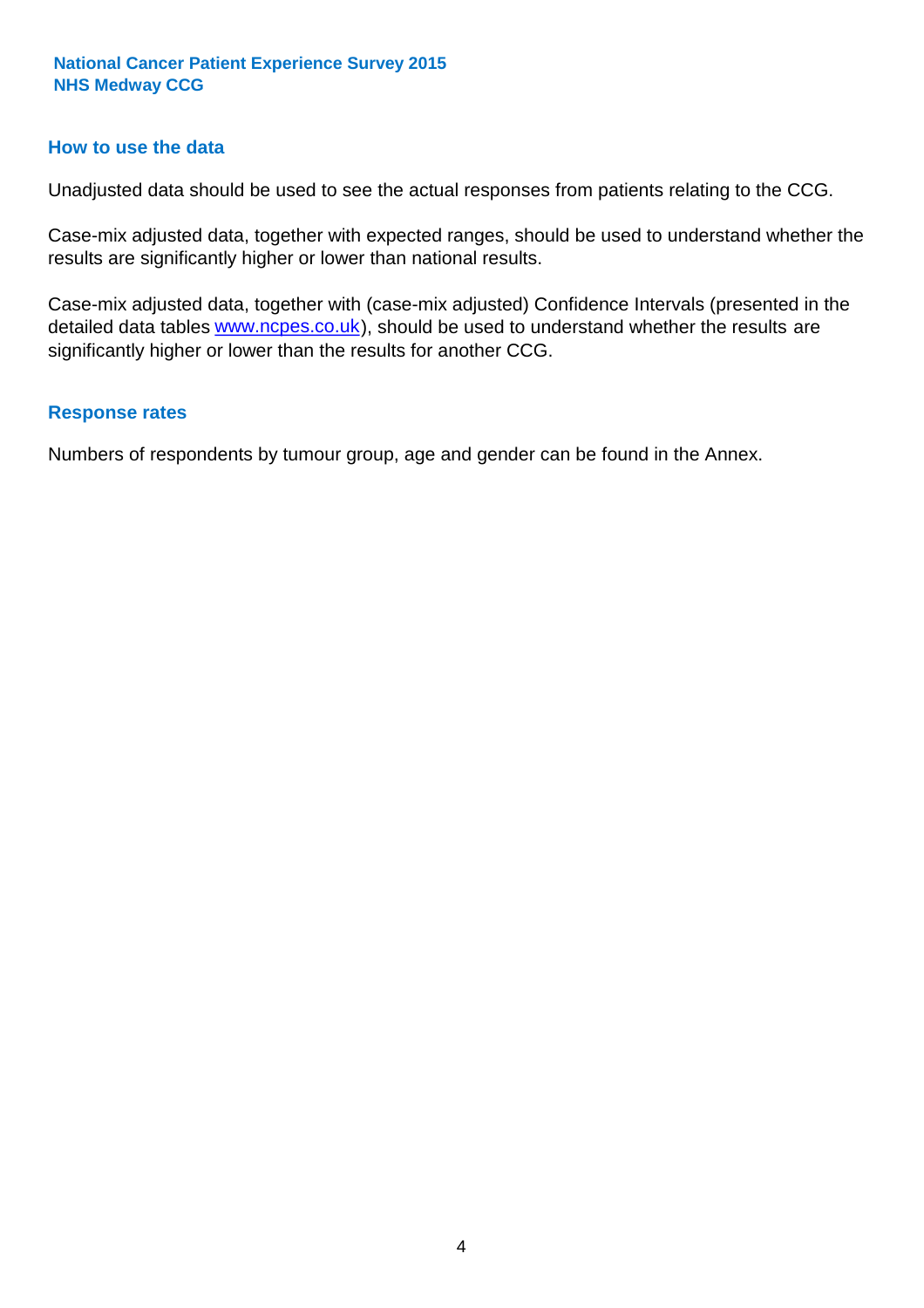#### **Executive Summary**

average rating of **8.8**. Asked to rate their care on a scale of zero (very poor) to 10 (very good), respondents gave an

The following questions are included in phase 1 of the Cancer Dashboard developed by Public Health England and NHS England\*:

- **78%** of respondents said that they were definitely involved as much as they wanted to be in decisions about their care and treatment
- **90%** of respondents said that they were given the name of a Clinical Nurse Specialist who would support them through their treatment
- when asked how easy or difficult it had been to contact their Clinical Nurse Specialist 85% of respondents said that it had been 'quite easy' or 'very easy'
- **89%** of respondents said that, overall, they were always treated with dignity and respect they were in hospital
- **94%** of respondents said that hospital staff told them who to contact if they were worried about their condition or treatment after they left hospital
- **58%** of respondents said that they thought the GPs and nurses at their general practice definitely did everything they could to support them while they were having cancer treatment.

Detailed results for these and other questions are set out in the sections that follow.

#### \* www.cancerdata.nhs.uk/dashboard

The questions were selected in discussion with the national Cancer Patient Experience Advisory Group and reflect four key patient experience domains: provision of information; involvement in decisions; care transition; interpersonal relations, respect and dignity. The figures presented above are all case-mix adjusted.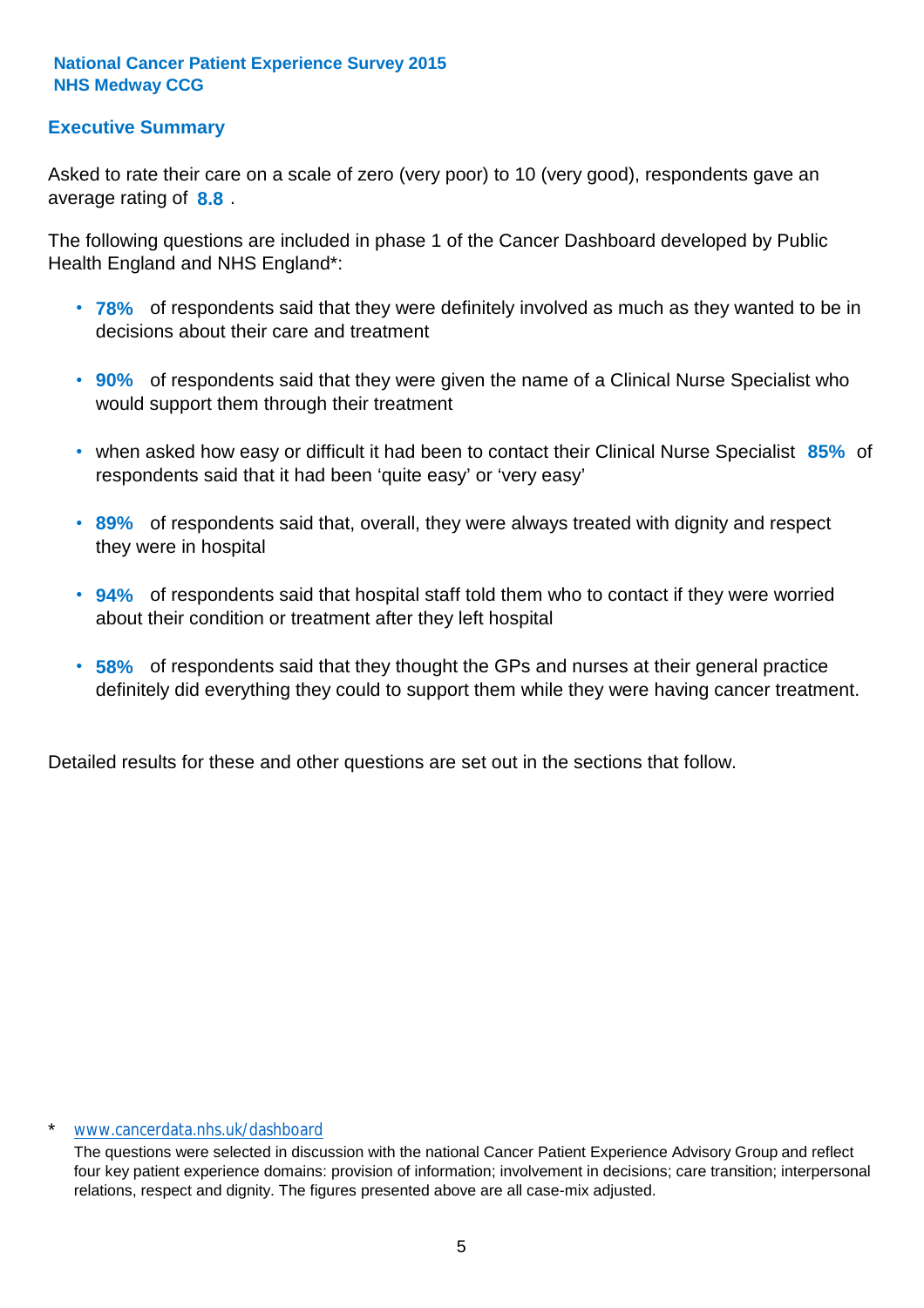## **Questions which scored outside expected range**

|                 |                                                                                            |                                              | 2015 Case-mix Adjusted              |                                     |                                     |                              |
|-----------------|--------------------------------------------------------------------------------------------|----------------------------------------------|-------------------------------------|-------------------------------------|-------------------------------------|------------------------------|
| Question        |                                                                                            | for this<br>respondents<br>Number of<br>င္ပင | Percentage<br>this CCG<br>2015<br>ţ | Lower limit of<br>expected<br>range | Upper limit of<br>expected<br>range | National<br>Average<br>Score |
|                 | Finding out what was wrong with you                                                        |                                              |                                     |                                     |                                     |                              |
| Q8              | Patient told they could bring a family member or friend when<br>first told they had cancer | 271                                          | 73%                                 | 74%                                 | 84%                                 | 79%                          |
|                 | Deciding the best treatment for you                                                        |                                              |                                     |                                     |                                     |                              |
| Q13             | Possible side effects explained in an understandable way                                   | 316                                          | 78%                                 | 68%                                 | 78%                                 | 73%                          |
|                 | Support for people with cancer                                                             |                                              |                                     |                                     |                                     |                              |
| Q22             | Hospital staff gave information on getting financial help                                  | 182                                          | 63%                                 | 47%                                 | 62%                                 | 55%                          |
| Q <sub>23</sub> | Hospital staff told patient they could get free prescriptions                              | 164                                          | 87%                                 | 74%                                 | 86%                                 | 80%                          |
|                 | Hospital care as an inpatient                                                              |                                              |                                     |                                     |                                     |                              |
| Q29             | Patient had confidence and trust in all doctors treating them                              | 204                                          | 89%                                 | 79%                                 | 89%                                 | 84%                          |
| Q <sub>33</sub> | All staff asked patient what name they preferred to be called by                           | 201                                          | 50%                                 | 57%                                 | 76%                                 | 67%                          |
|                 | Hospital care as a day patient / outpatient                                                |                                              |                                     |                                     |                                     |                              |
| Q47             | Beforehand patient had all information needed about<br>chemotherapy treatment              | 185                                          | 90%                                 | 79%                                 | 90%                                 | 84%                          |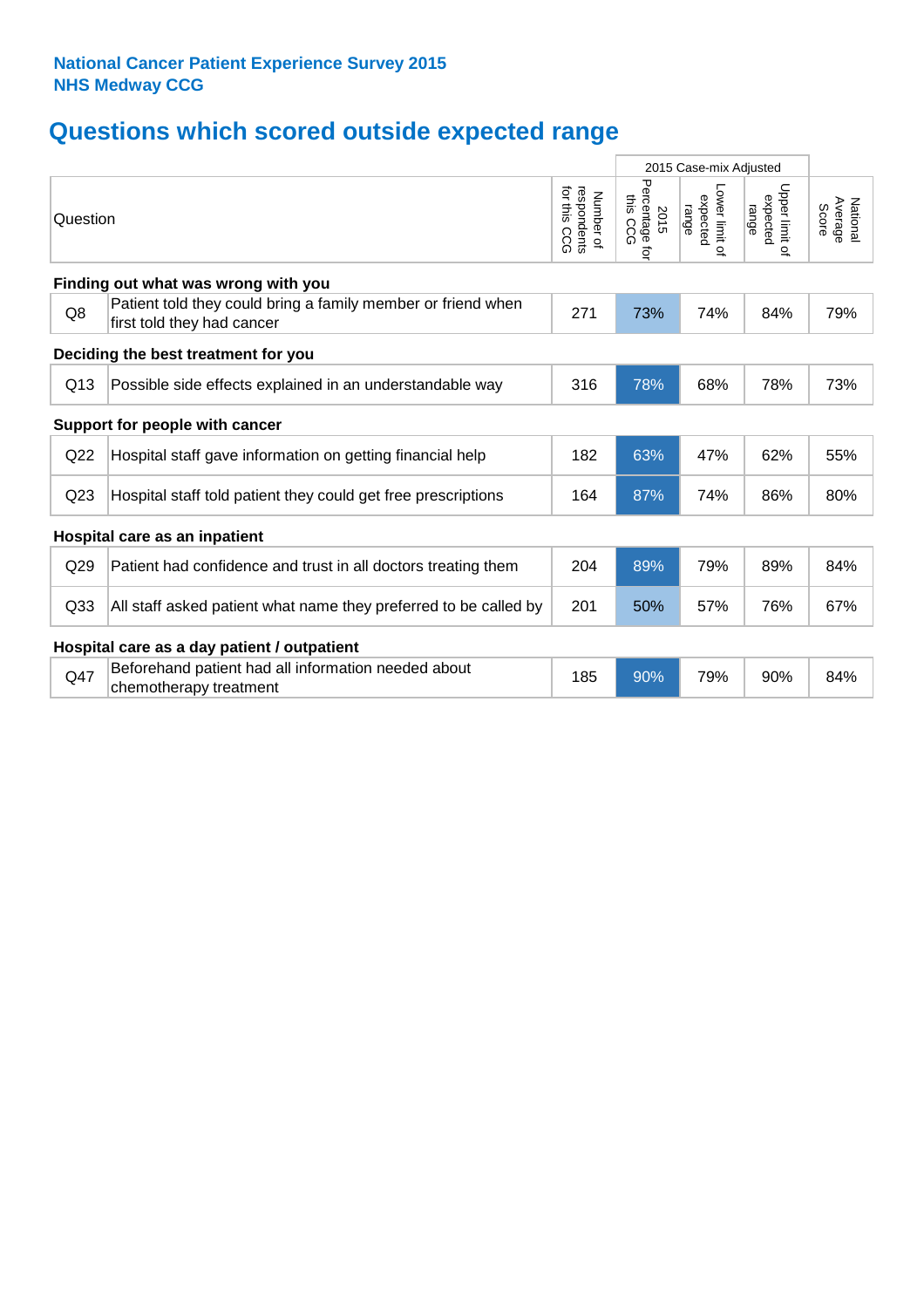## **CCG results**

#### **Seeing your GP**



|    |                                                                |                          |                             |               | 2015 Case-mix Adjusted     |                            |                           |
|----|----------------------------------------------------------------|--------------------------|-----------------------------|---------------|----------------------------|----------------------------|---------------------------|
|    | Question                                                       | respondents<br>Number of | 2015<br>Unadjusted<br>Score | 2015<br>Score | Expected<br>range<br>lower | Expected<br>range<br>nbber | National Average<br>Score |
| Q1 | Saw GP once / twice before being told had to go to<br>hospital | 243                      | 72%                         | 72%           | 70%                        | 81%                        | 76%                       |
| Q2 | Patient thought they were seen as soon as necessary            | 324                      | 81%                         | 82%           | 78%                        | 86%                        | 82%                       |

|    |                                                                             |                                                 | No. |
|----|-----------------------------------------------------------------------------|-------------------------------------------------|-----|
|    | Beforehand, did you have all the<br>information you needed about your test? | Yes                                             | 268 |
|    |                                                                             | No, I would have liked more written information | 10  |
| Q5 |                                                                             | No, I would have liked more verbal information  | 8   |
|    |                                                                             | I did not need / want any information           | 6   |
|    |                                                                             | Don't know / can't remember                     | 6   |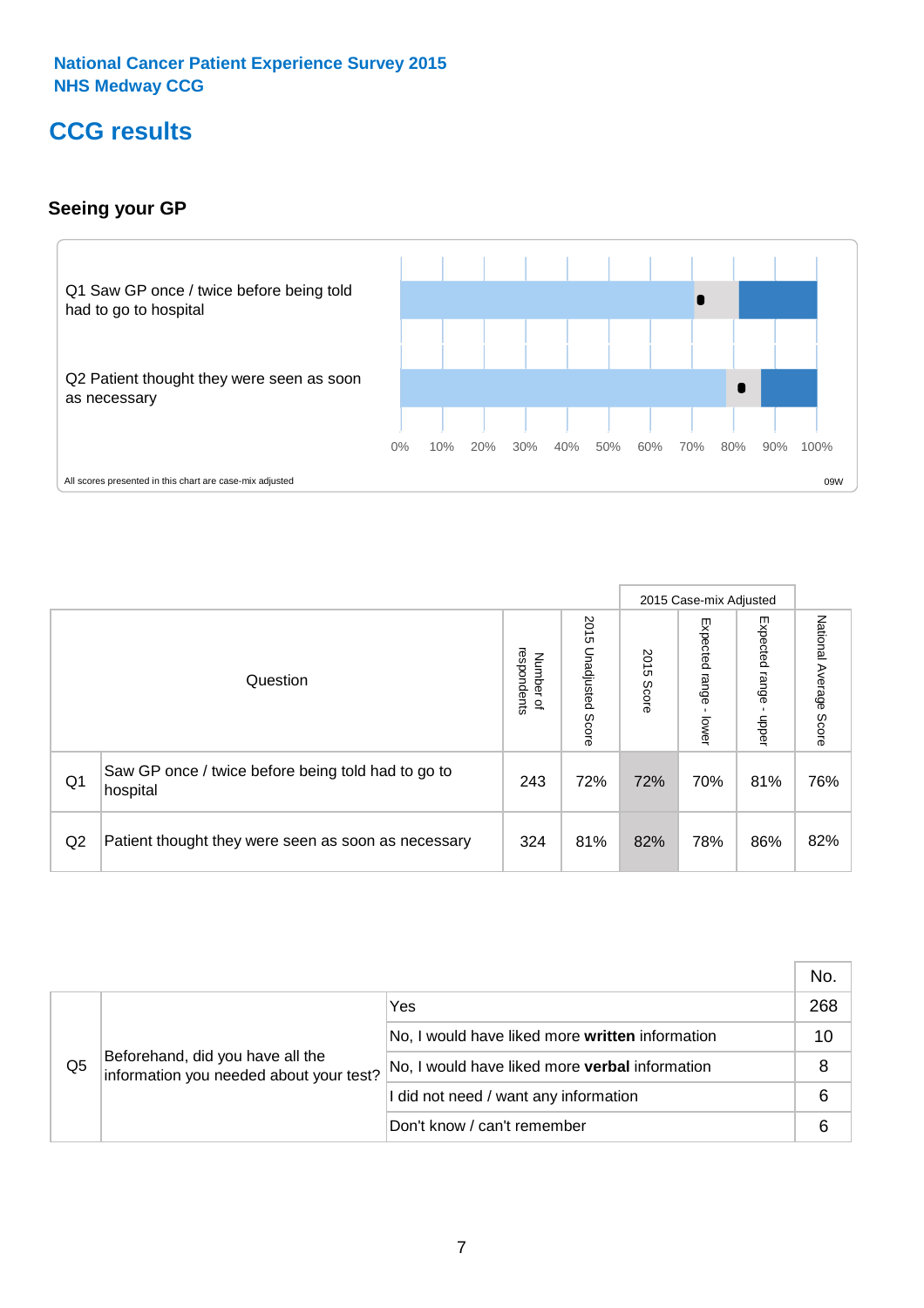#### **Diagnostic tests**



|                |                                                                       |                                       |                             |               | 2015 Case-mix Adjusted  |                         |                           |
|----------------|-----------------------------------------------------------------------|---------------------------------------|-----------------------------|---------------|-------------------------|-------------------------|---------------------------|
|                | Question                                                              | respondents<br>Number<br>$\mathbf{Q}$ | 2015<br>Unadjusted<br>Score | 2015<br>Score | Expected range<br>lower | Expected range<br>nbber | National Average<br>Score |
| Q <sub>6</sub> | The length of time waiting for the test to be done was<br>about right | 290                                   | 87%                         | 87%           | 83%                     | 91%                     | 87%                       |
| Q7             | Given complete explanation of test results in<br>understandable way   | 290                                   | 80%                         | 81%           | 74%                     | 83%                     | 79%                       |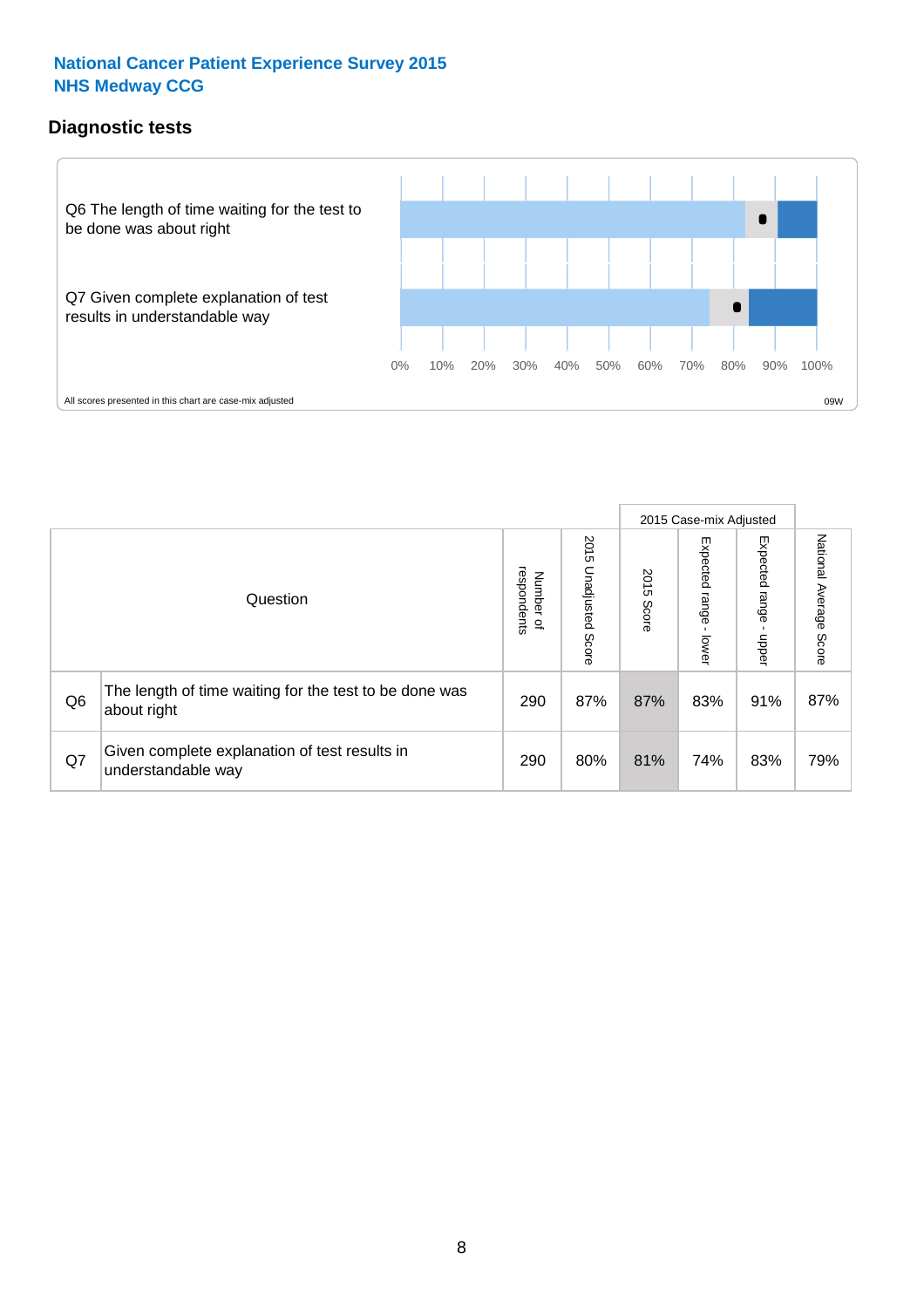#### **Finding out what was wrong with you**



|     |                                                                                            |                          |                             |                      | 2015 Case-mix Adjusted                  |                                         |                        |
|-----|--------------------------------------------------------------------------------------------|--------------------------|-----------------------------|----------------------|-----------------------------------------|-----------------------------------------|------------------------|
|     | Question                                                                                   | respondents<br>Number of | 2015<br>Unadjusted<br>Score | 2015<br><b>Score</b> | Expected range<br>$\mathbf{I}$<br>lower | Expected range<br>$\mathbf{r}$<br>nbber | National Average Score |
| Q8  | Patient told they could bring a family member or friend<br>when first told they had cancer | 271                      | 73%                         | 73%                  | 74%                                     | 84%                                     | 79%                    |
| Q9  | Patient felt they were told sensitively that they had cancer                               | 330                      | 83%                         | 83%                  | 80%                                     | 88%                                     | 84%                    |
| Q10 | Patient completely understood the explanation of what<br>was wrong                         | 328                      | 73%                         | 73%                  | 68%                                     | 78%                                     | 73%                    |
| Q11 | Patient given easy to understand written information<br>about the type of cancer they had  | 299                      | 74%                         | 74%                  | 67%                                     | 77%                                     | 72%                    |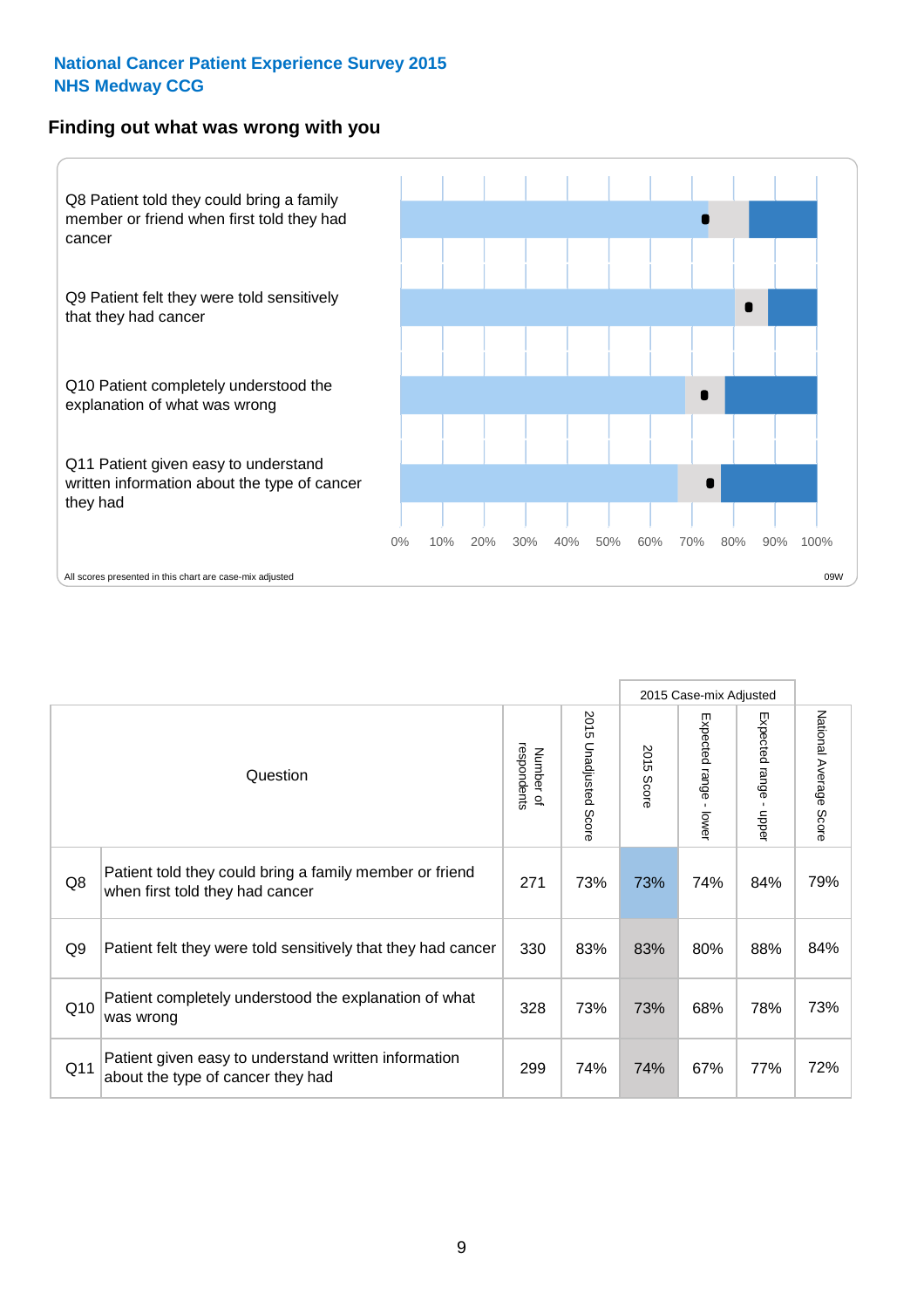#### **Finding out what was wrong with you**



|          |                                                                                         |                          |                                 |               | 2015 Case-mix Adjusted                    |                        |                        |
|----------|-----------------------------------------------------------------------------------------|--------------------------|---------------------------------|---------------|-------------------------------------------|------------------------|------------------------|
| Question |                                                                                         | Number of<br>respondents | 2015<br><b>Unadjusted Score</b> | 2015<br>Score | Expected range<br>$\blacksquare$<br>lower | Expected range - upper | National Average Score |
| Q12      | Patient felt that treatment options were completely<br>explained                        | 288                      | 84%                             | 85%           | 78%                                       | 87%                    | 83%                    |
| Q13      | Possible side effects explained in an understandable way                                | 316                      | 78%                             | 78%           | 68%                                       | 78%                    | 73%                    |
| Q14      | Patient given practical advice and support in dealing with<br>side effects of treatment | 313                      | 68%                             | 68%           | 61%                                       | 71%                    | 66%                    |
| Q15      | Patient definitely told about side effects that could affect<br>them in the future      | 301                      | 59%                             | 59%           | 49%                                       | 60%                    | 54%                    |
| Q16      | Patient definitely involved in decisions about care and<br>treatment                    | 323                      | 77%                             | 78%           | 73%                                       | 82%                    | 78%                    |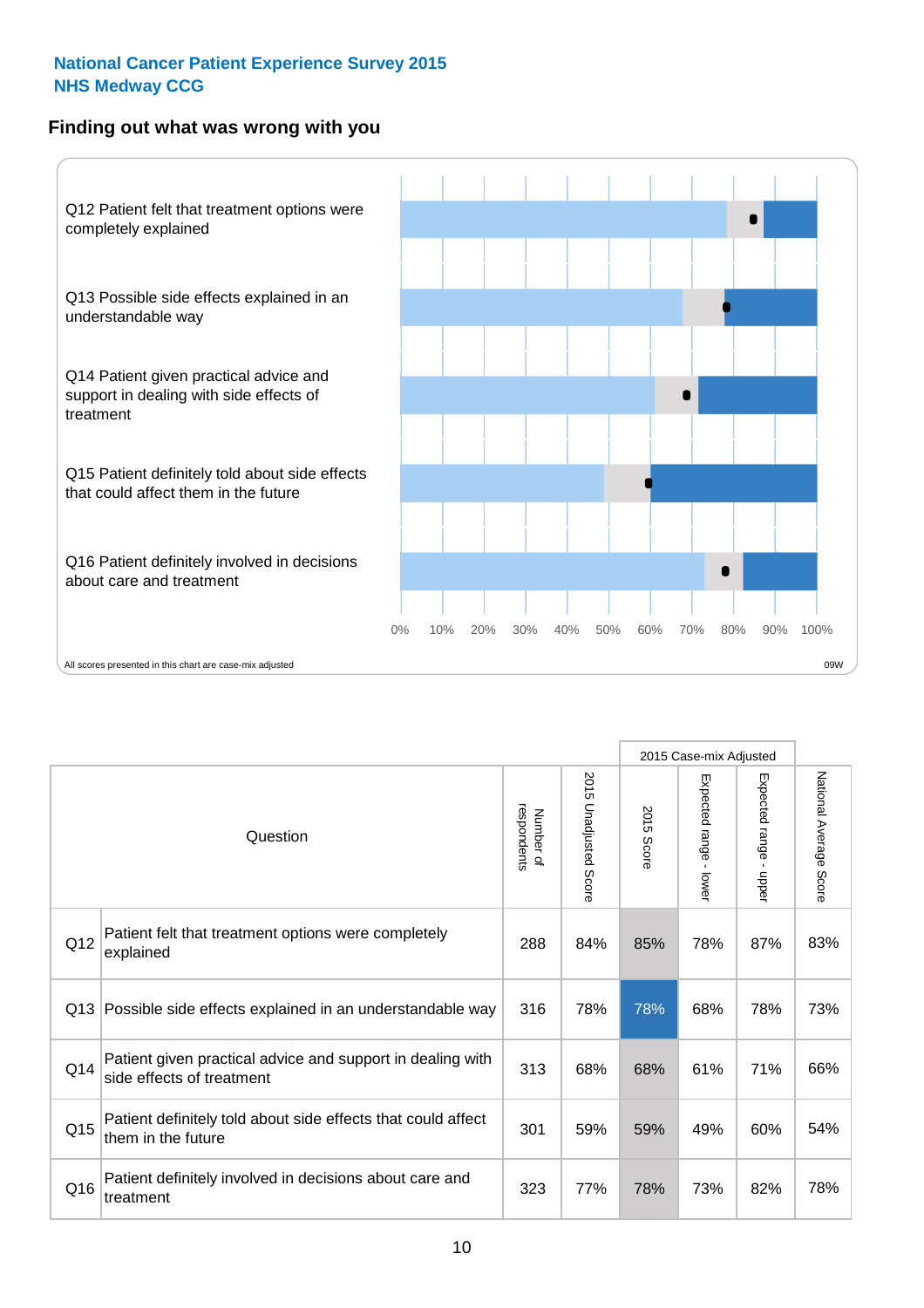#### **Clinical Nurse Specialist**



|     |                                                                                     |                          |                       |               | 2015 Case-mix Adjusted  |                         |                        |
|-----|-------------------------------------------------------------------------------------|--------------------------|-----------------------|---------------|-------------------------|-------------------------|------------------------|
|     | Question                                                                            | Number of<br>respondents | 2015 Unadjusted Score | 2015<br>Score | Expected range<br>lower | Expected range<br>nbber | National Average Score |
| Q17 | Patient given the name of the CNS who would support<br>them through their treatment | 315                      | 90%                   | 90%           | 87%                     | 93%                     | 90%                    |
| Q18 | Patient found it easy to contact their CNS                                          | 249                      | 85%                   | 85%           | 82%                     | 91%                     | 87%                    |
| Q19 | Get understandable answers to important questions all or<br>most of the time        | 237                      | 85%                   | 86%           | 84%                     | 93%                     | 89%                    |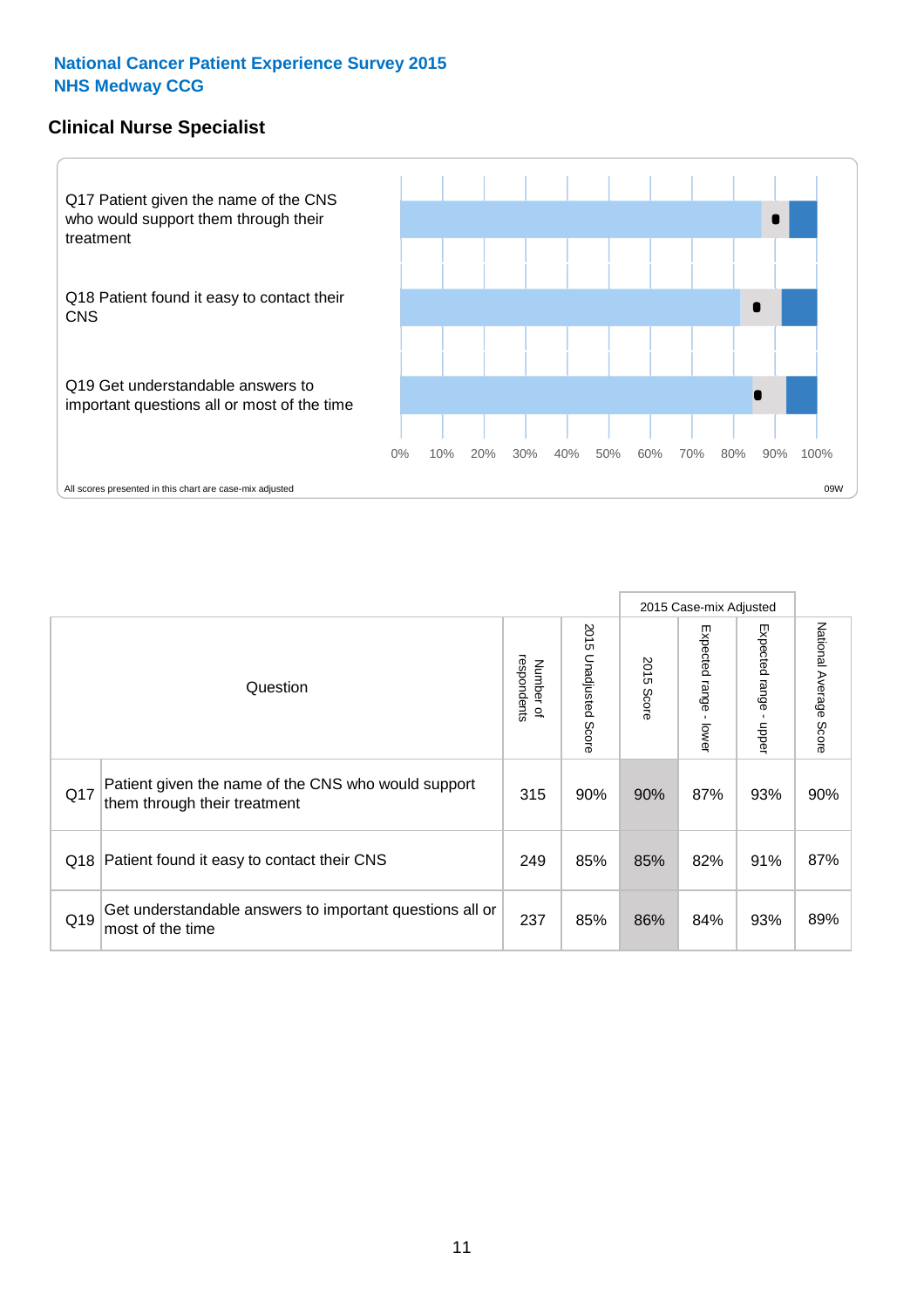#### **Support for people with cancer**



|                 |                                                                                            |                          |                                 |               | 2015 Case-mix Adjusted  |                                           |                        |
|-----------------|--------------------------------------------------------------------------------------------|--------------------------|---------------------------------|---------------|-------------------------|-------------------------------------------|------------------------|
|                 | Question                                                                                   | respondents<br>Number of | 2015<br><b>Unadjusted Score</b> | 2015<br>Score | Expected range<br>lower | Expected range<br>$\blacksquare$<br>nbber | National Average Score |
| Q20             | Hospital staff gave information about support groups                                       | 244                      | 84%                             | 85%           | 78%                     | 88%                                       | 83%                    |
| Q <sub>21</sub> | Hospital staff gave information about impact cancer could<br>have on day to day activities | 228                      | 81%                             | 81%           | 76%                     | 86%                                       | 81%                    |
| Q22             | Hospital staff gave information on getting financial help                                  | 182                      | 62%                             | 63%           | 47%                     | 62%                                       | 55%                    |
| Q <sub>23</sub> | Hospital staff told patient they could get free prescriptions                              | 164                      | 86%                             | 87%           | 74%                     | 86%                                       | 80%                    |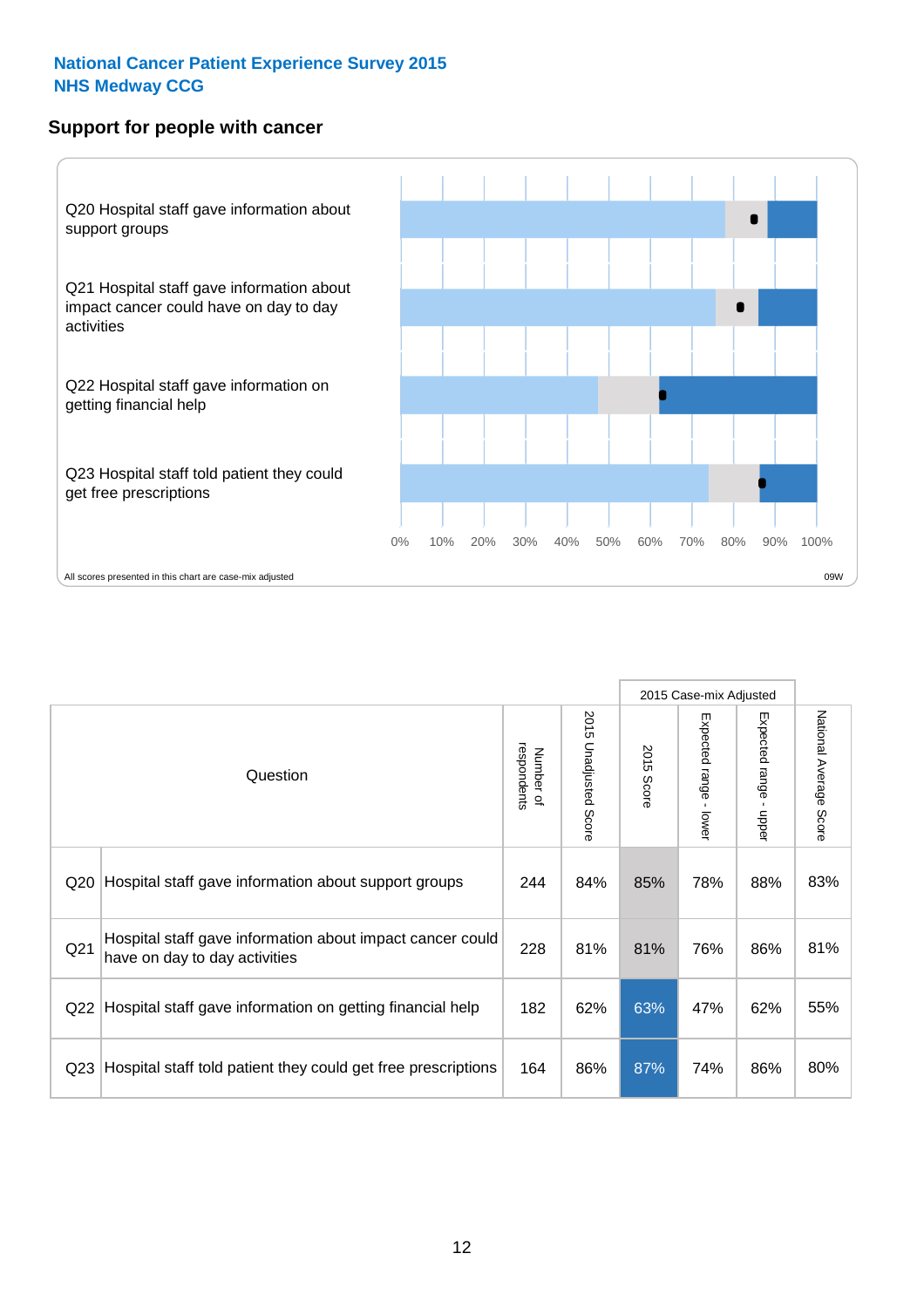#### **Operations**



|     |                                                                 |                                              |                             |                   | 2015 Case-mix Adjusted     |                            |                              |
|-----|-----------------------------------------------------------------|----------------------------------------------|-----------------------------|-------------------|----------------------------|----------------------------|------------------------------|
|     | Question                                                        | respondents<br>Number<br>$\overline{\sigma}$ | 2015<br>Unadjusted<br>Score | 201<br>ຕ<br>Score | Expected<br>range<br>lower | Expected<br>range<br>doper | National<br>Average<br>Score |
| Q26 | Staff explained how operation had gone in<br>understandable way | 171                                          | 78%                         | 79%               | 71%                        | 84%                        | 78%                          |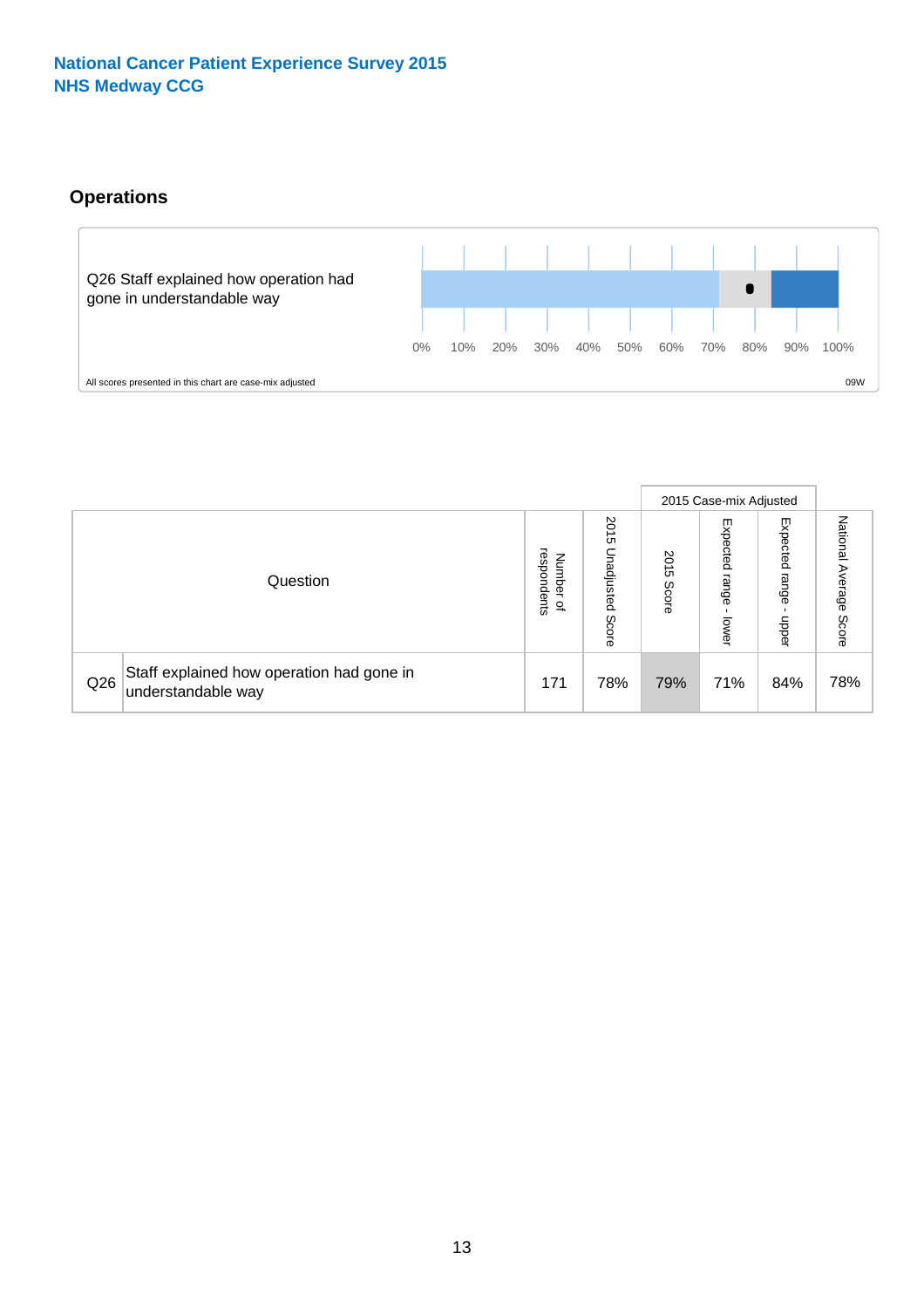#### **Hospital care as an inpatient (Part 1 of 3)**



All scores presented in this chart are case-mix adjusted  $09W$ 

|                 |                                                                                           |                          |                       |                      | 2015 Case-mix Adjusted                  |                                           |                        |
|-----------------|-------------------------------------------------------------------------------------------|--------------------------|-----------------------|----------------------|-----------------------------------------|-------------------------------------------|------------------------|
|                 | Question                                                                                  | respondents<br>Number of | 2015 Unadjusted Score | 2015<br><b>Score</b> | Expected range<br>$\mathbf{r}$<br>lower | Expected range<br>$\blacksquare$<br>nbber | National Average Score |
| Q28             | Groups of doctors or nurses did not talk in front of patient<br>as if they were not there | 204                      | 86%                   | 86%                  | 76%                                     | 87%                                       | 81%                    |
| Q29             | Patient had confidence and trust in all doctors treating<br>them                          | 204                      | 89%                   | 89%                  | 79%                                     | 89%                                       | 84%                    |
| Q30             | Patient's family or someone close definitely had<br>opportunity to talk to doctor         | 170                      | 73%                   | 73%                  | 65%                                     | 79%                                       | 72%                    |
| Q <sub>31</sub> | Patient had confidence and trust in all ward nurses                                       | 204                      | 75%                   | 75%                  | 66%                                     | 79%                                       | 72%                    |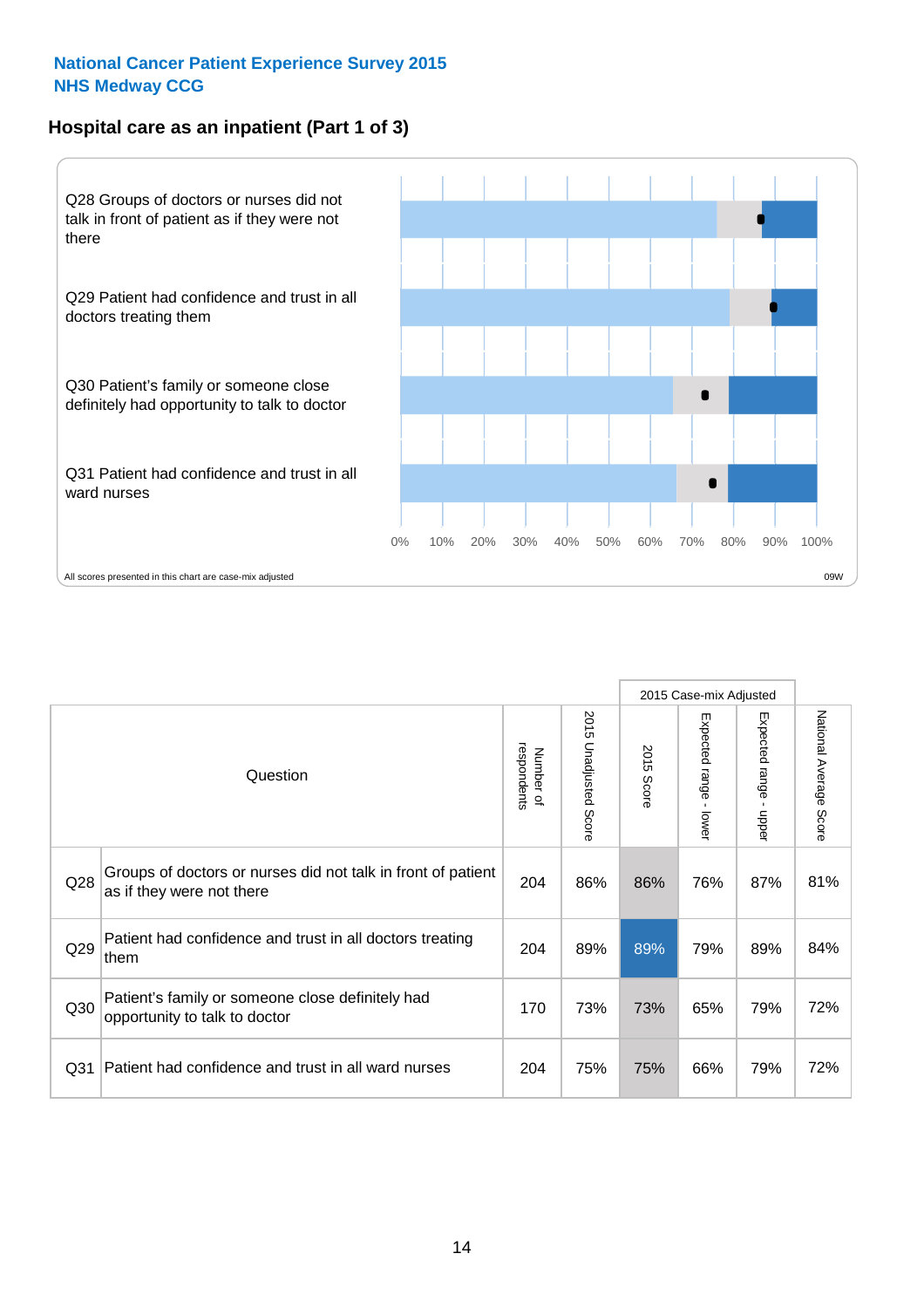#### **Hospital care as an inpatient (Part 2 of 3)**



|                 |                                                                         |                          |                       |                      | 2015 Case-mix Adjusted |                                         |                        |
|-----------------|-------------------------------------------------------------------------|--------------------------|-----------------------|----------------------|------------------------|-----------------------------------------|------------------------|
|                 | Question                                                                | respondents<br>Number of | 2015 Unadjusted Score | 2015<br><b>Score</b> | Expected range - lower | Expected range<br>$\mathbf{r}$<br>nbber | National Average Score |
| Q32             | Always / nearly always enough nurses on duty                            | 203                      | 67%                   | 67%                  | 60%                    | 73%                                     | 66%                    |
| Q <sub>33</sub> | All staff asked patient what name they preferred to be<br>called by     | 201                      | 50%                   | 50%                  | 57%                    | 76%                                     | 67%                    |
| Q <sub>34</sub> | Always given enough privacy when discussing condition<br>or treatment   | 204                      | 88%                   | 89%                  | 80%                    | 90%                                     | 85%                    |
| Q <sub>35</sub> | Patient was able to discuss worries or fears with staff<br>during visit | 148                      | 53%                   | 53%                  | 44%                    | 60%                                     | 52%                    |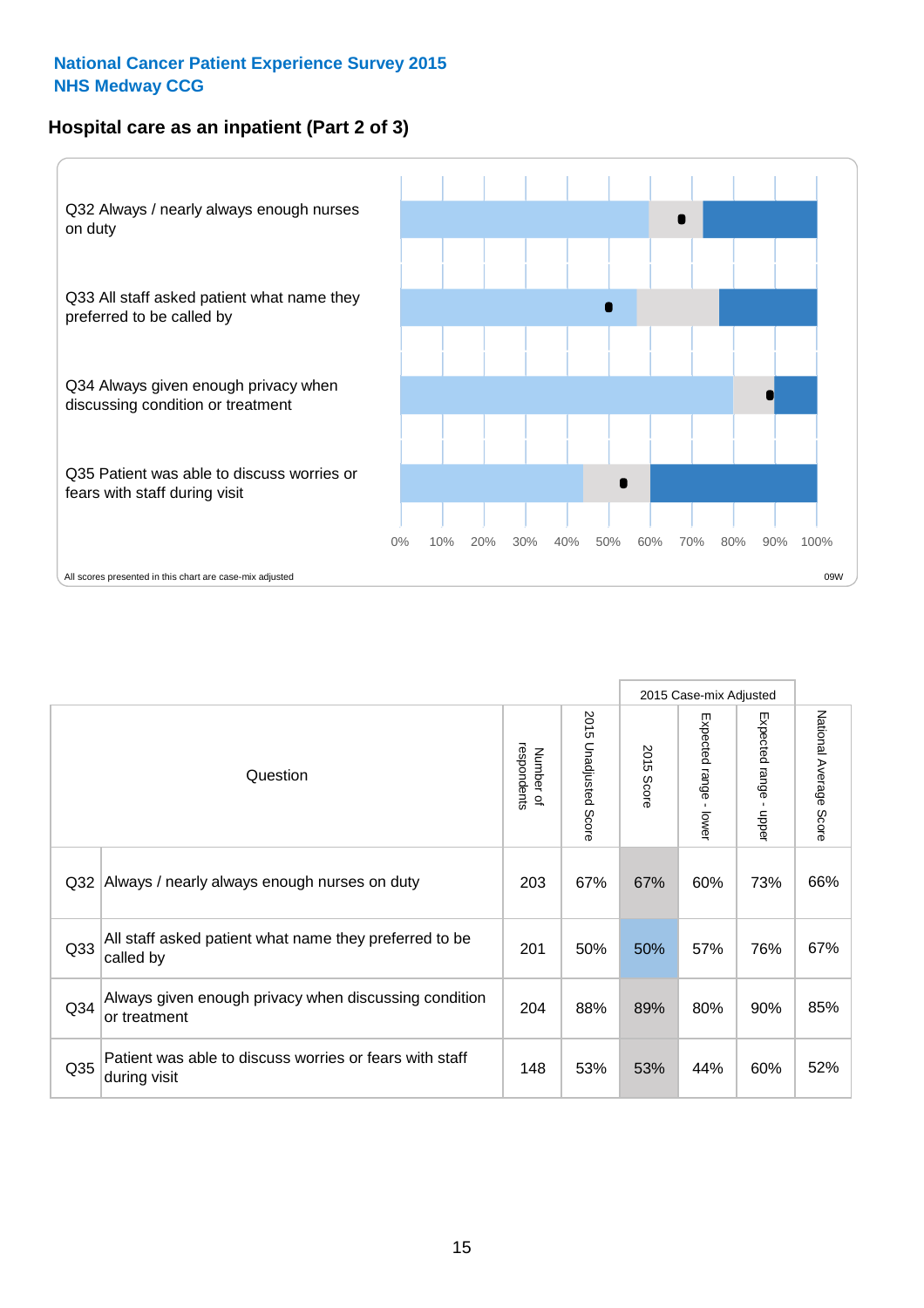#### **Hospital care as an inpatient (Part 3 of 3)**



2015 Case-mix Adjusted National Average Score 2015 Unadjusted Score Expected range - lower Expected range - upper 2015 Unadjusted Score Expected range - upper Expected range - lower Number of<br>respondents respondents 2015 Score 2015 Score Number of Question Q36 Rospital staff definitely did everything to help control pain | 177 | 85% | 85% | 78% | 89% | 84% Q37 Always treated with respect and dignity by staff  $\vert$  203 | 89% | 89% | 83% | 92% | 87% Given clear written information about what should / should Q38 not do post discharge and the state what should be should be a series and the series of the series and the series of the series and the series and the series of the series and the series of the series and the series of Q39 Staff told patient who to contact if worried post discharge | 193 | 94% | 94% | 90% | 97% | 94%

National Average Score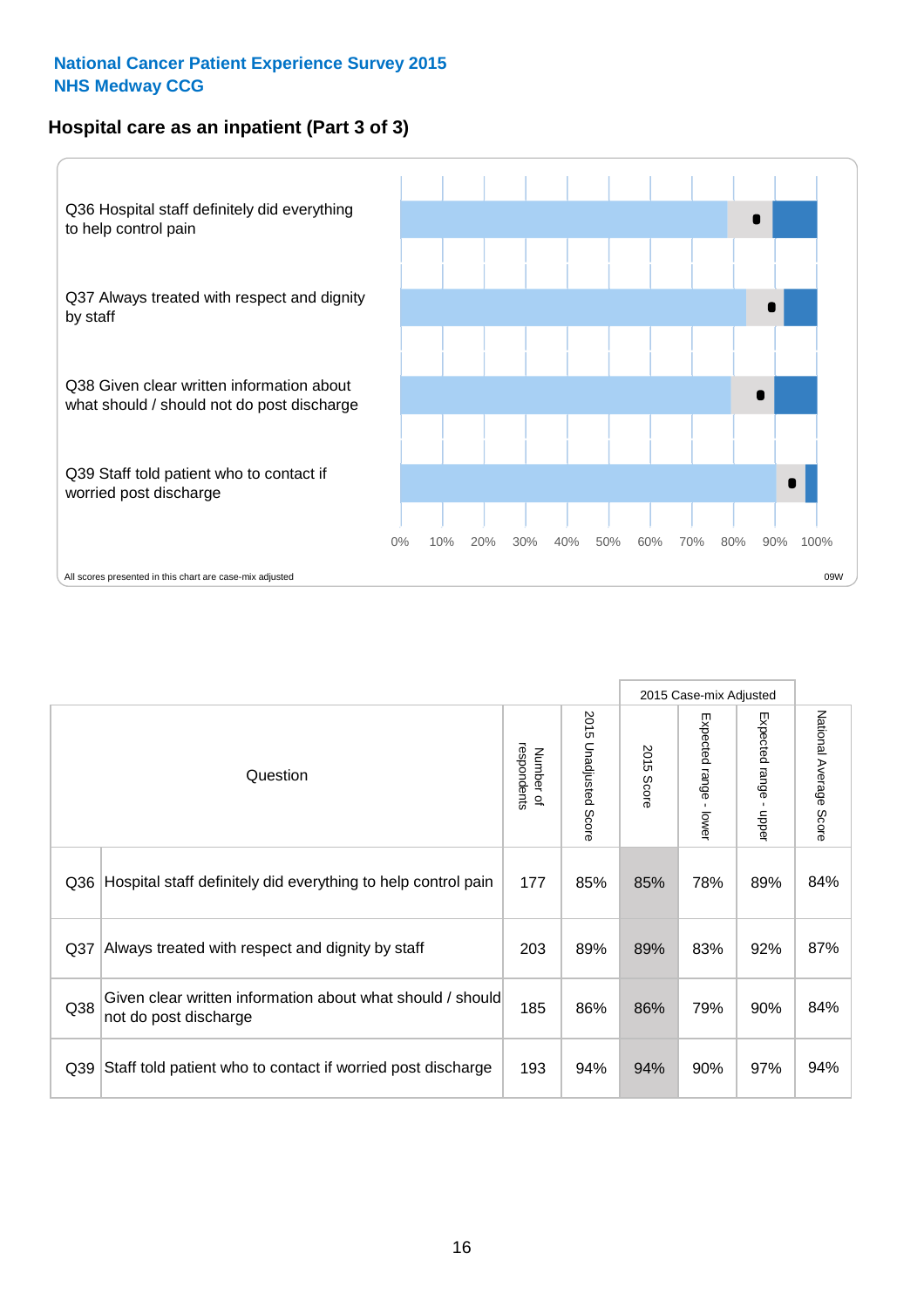#### **Hospital care as a day patient / outpatient (Part 1 of 2)**



|     |                                                                                    |                          |                                 |                      | 2015 Case-mix Adjusted                  |                                         |                        |
|-----|------------------------------------------------------------------------------------|--------------------------|---------------------------------|----------------------|-----------------------------------------|-----------------------------------------|------------------------|
|     | Question                                                                           | respondents<br>Number of | 2015<br><b>Unadjusted Score</b> | 2015<br><b>Score</b> | Expected range<br>$\mathbf{I}$<br>lower | Expected range<br>$\mathbf{I}$<br>nbber | National Average Score |
| Q41 | Patient was able to discuss worries or fears with staff<br>during visit            | 247                      | 75%                             | 75%                  | 64%                                     | 76%                                     | 70%                    |
| Q42 | Doctor had the right notes and other documentation with<br>them                    | 295                      | 94%                             | 94%                  | 93%                                     | 98%                                     | 96%                    |
| Q44 | Beforehand patient had all information needed about<br>radiotherapy treatment      | 69                       | 87%                             | 86%                  | 78%                                     | 94%                                     | 86%                    |
| Q45 | Patient given understandable information about whether<br>radiotherapy was working | 60                       | 63%                             | 62%                  | 47%                                     | 72%                                     | 60%                    |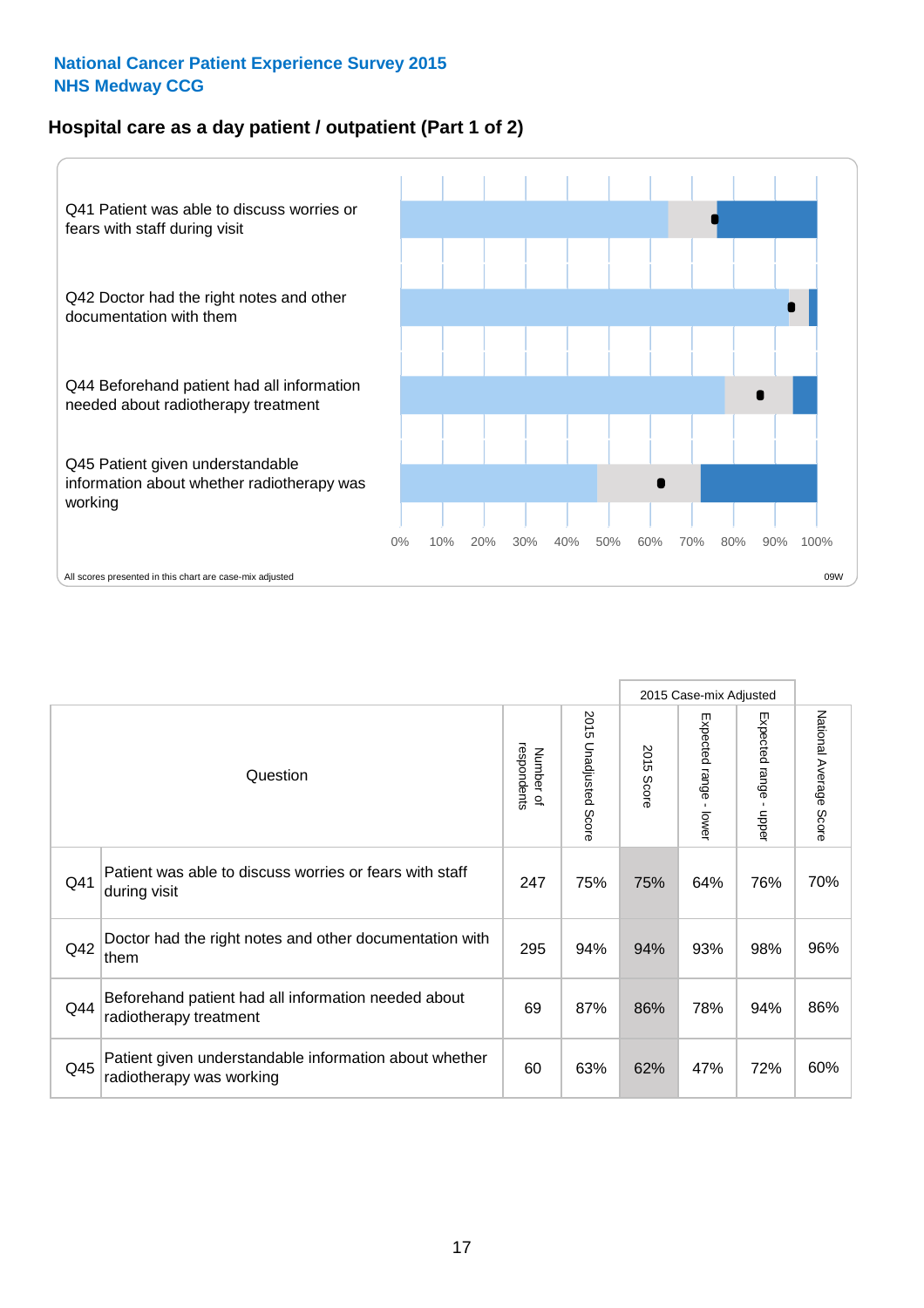#### **Hospital care as a day patient / outpatient (Part 2 of 2)**



|     |                                                                                    |                                       |                             |               | 2015 Case-mix Adjusted      |                            |                           |
|-----|------------------------------------------------------------------------------------|---------------------------------------|-----------------------------|---------------|-----------------------------|----------------------------|---------------------------|
|     | Question                                                                           | respondents<br>Number<br>$\mathbf{Q}$ | 2015<br>Unadjusted<br>Score | 2015<br>Score | Expected<br>Irange<br>lower | Expected<br>range<br>doper | National Average<br>Score |
| Q47 | Beforehand patient had all information needed about<br>chemotherapy treatment      | 185                                   | 90%                         | 90%           | 79%                         | 90%                        | 84%                       |
| Q48 | Patient given understandable information about whether<br>chemotherapy was working | 178                                   | 69%                         | 69%           | 61%                         | 75%                        | 68%                       |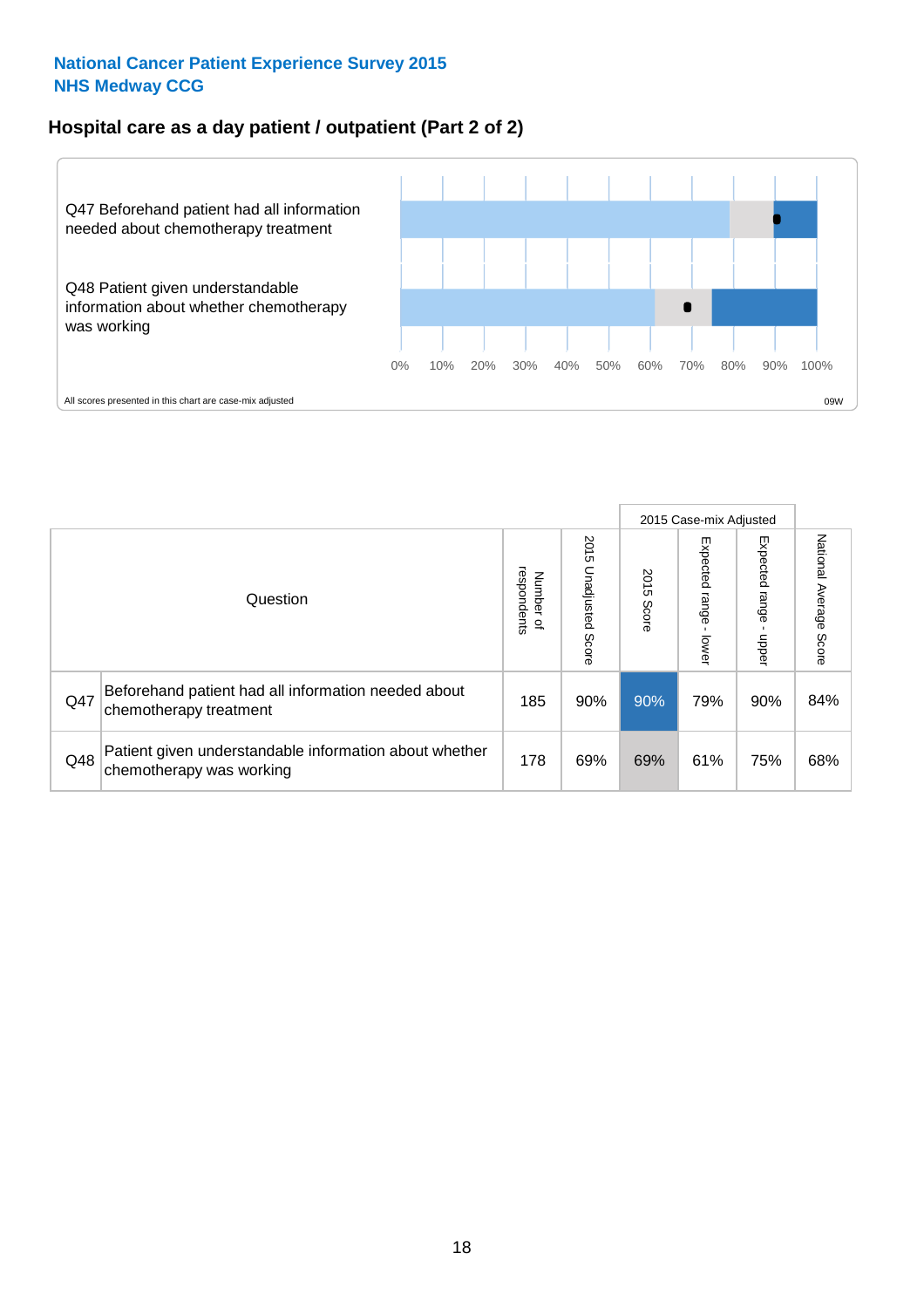#### **Home care and support**



2015 Case-mix Adjusted 2015 Unadjusted Score Expected range - upper National Average Score 2015 Unadjusted Score Expected range - lower National Average Score Expected range - lower Expected range - upper Number of<br>respondents 2015 Score respondents 2015 Score Number of Question Hospital staff gave family or someone close all the  $Q49$  information needed to help with care at home  $274$  |  $57\%$  |  $58\%$  |  $52\%$  |  $63\%$  |  $58\%$ Patient definitely given enough support from health or Q50 social services during treatment 182 | 52% 53% 45% 62% 54% Patient definitely given enough support from health or  $\frac{1}{251}$  social services after treatment  $\frac{1}{25}$  and  $\frac{1}{25\%}$  and  $\frac{1}{25\%}$  and  $\frac{1}{25\%}$  and  $\frac{1}{25\%}$  and  $\frac{1}{25\%}$  and  $\frac{1}{25\%}$  and  $\frac{1}{25\%}$  and  $\frac{1}{25\%}$  and  $\frac{1}{25\%}$  and  $\frac{1}{25\$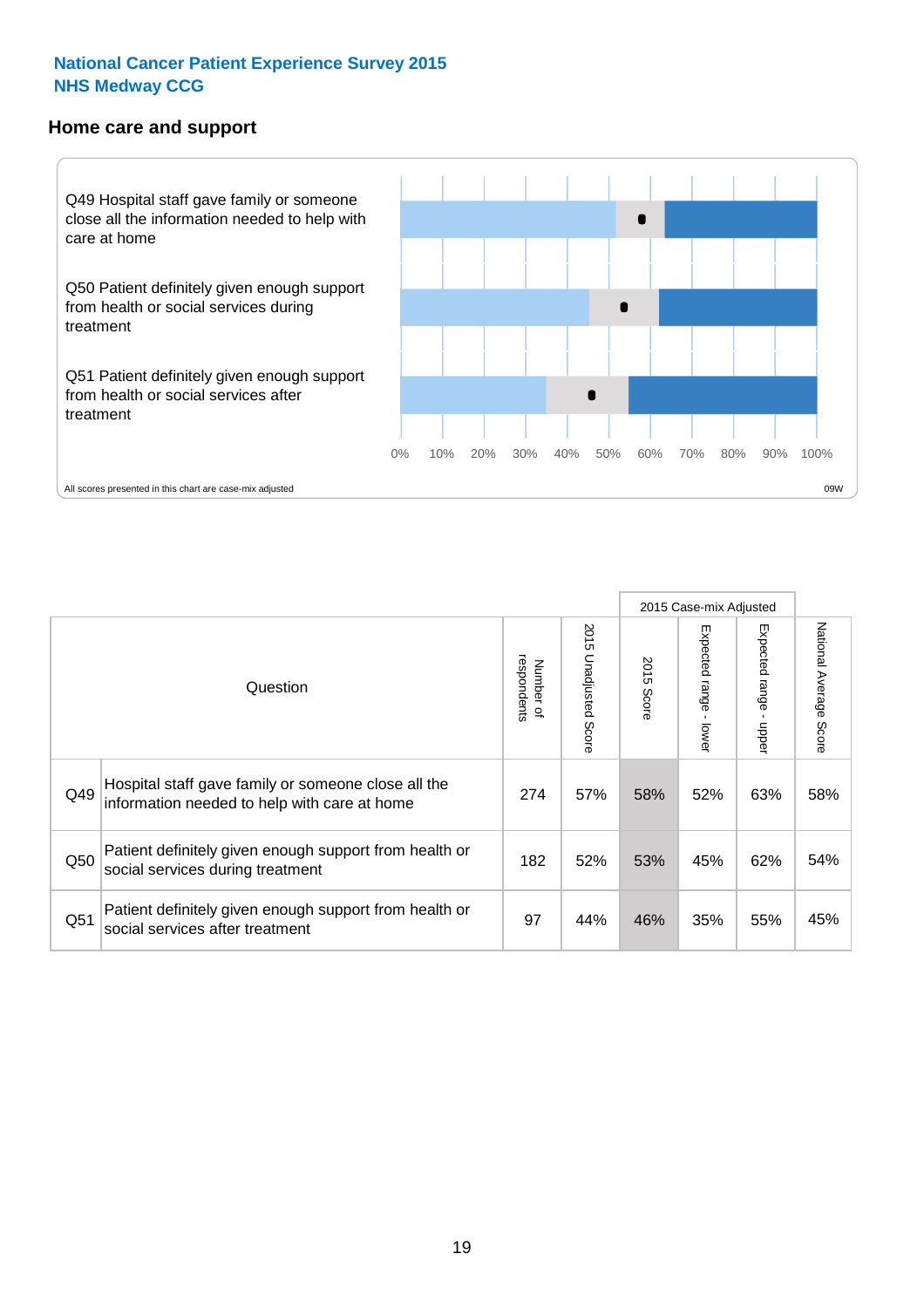#### **Care from your general practice**



|     |                                                                           |                             |                             |               | 2015 Case-mix Adjusted  |                            |                           |
|-----|---------------------------------------------------------------------------|-----------------------------|-----------------------------|---------------|-------------------------|----------------------------|---------------------------|
|     | Question                                                                  | respondents<br>Number<br>டி | 2015<br>Unadjusted<br>Score | 2015<br>Score | Expected range<br>lower | Expected<br>range<br>nbper | National Average<br>Score |
| Q52 | GP given enough information about patient's condition<br>and treatment    | 294                         | 97%                         | 97%           | 93%                     | 98%                        | 95%                       |
| Q53 | Practice staff definitely did everything they could to<br>support patient | 212                         | 58%                         | 58%           | 56%                     | 69%                        | 63%                       |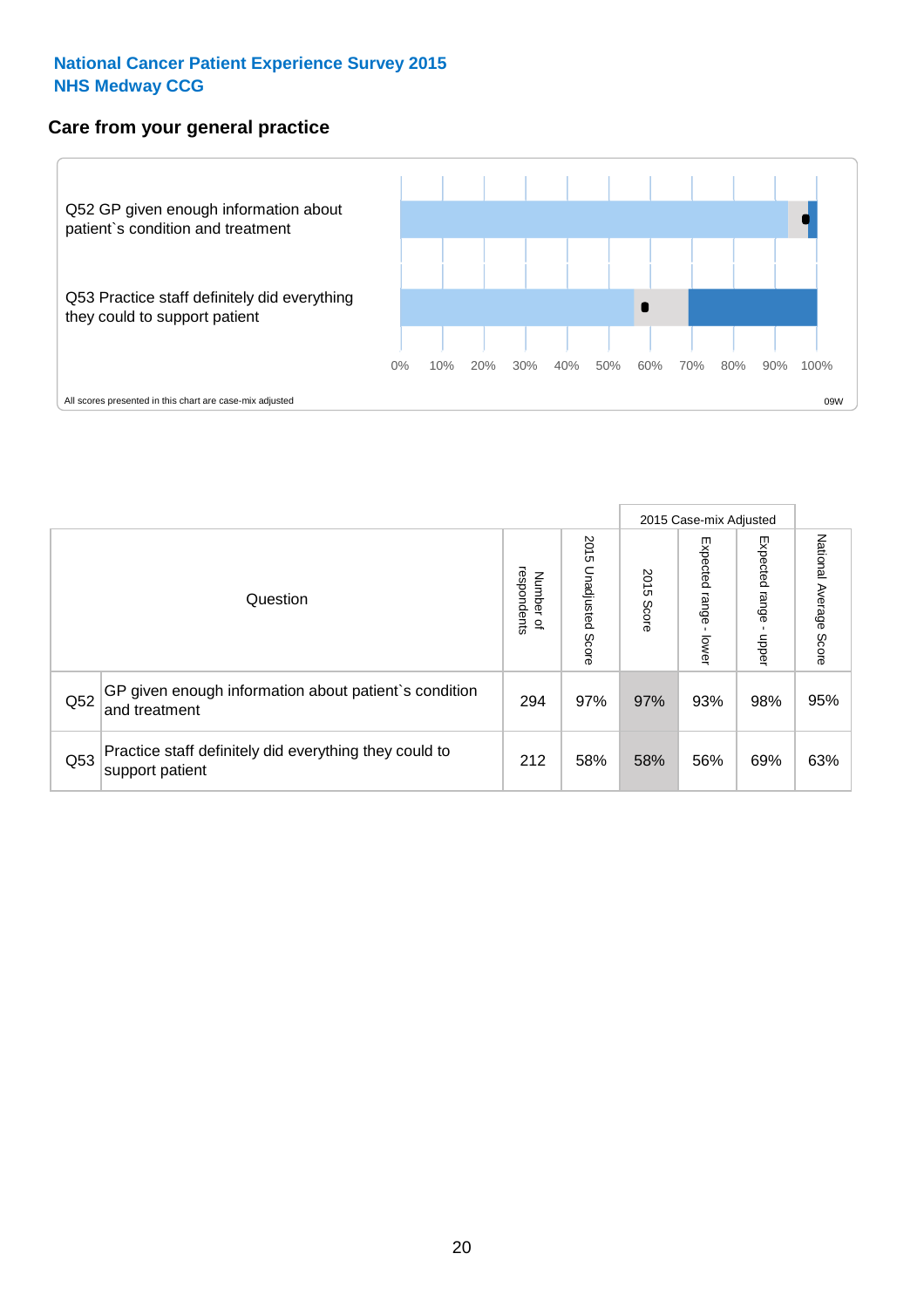#### **Your overall NHS care (Part 1 of 2)**



|     |                                                                    |                          |                          |                      | 2015 Case-mix Adjusted                    |                                           |                        |
|-----|--------------------------------------------------------------------|--------------------------|--------------------------|----------------------|-------------------------------------------|-------------------------------------------|------------------------|
|     | Question                                                           | respondents<br>Number of | 2015<br>Unadjusted Score | 2015<br><b>Score</b> | Expected range<br>$\blacksquare$<br>lower | Expected range<br>$\blacksquare$<br>nbber | National Average Score |
| Q54 | Hospital and community staff always worked well together           | 316                      | 61%                      | 62%                  | 55%                                       | 67%                                       | 61%                    |
| Q55 | Patient given a care plan                                          | 242                      | 33%                      | 32%                  | 27%                                       | 39%                                       | 33%                    |
| Q56 | Overall the administration of the care was very good /<br>good     | 326                      | 91%                      | 92%                  | 86%                                       | 92%                                       | 89%                    |
| Q57 | Length of time for attending clinics and appointments was<br>right | 322                      | 68%                      | 68%                  | 59%                                       | 73%                                       | 66%                    |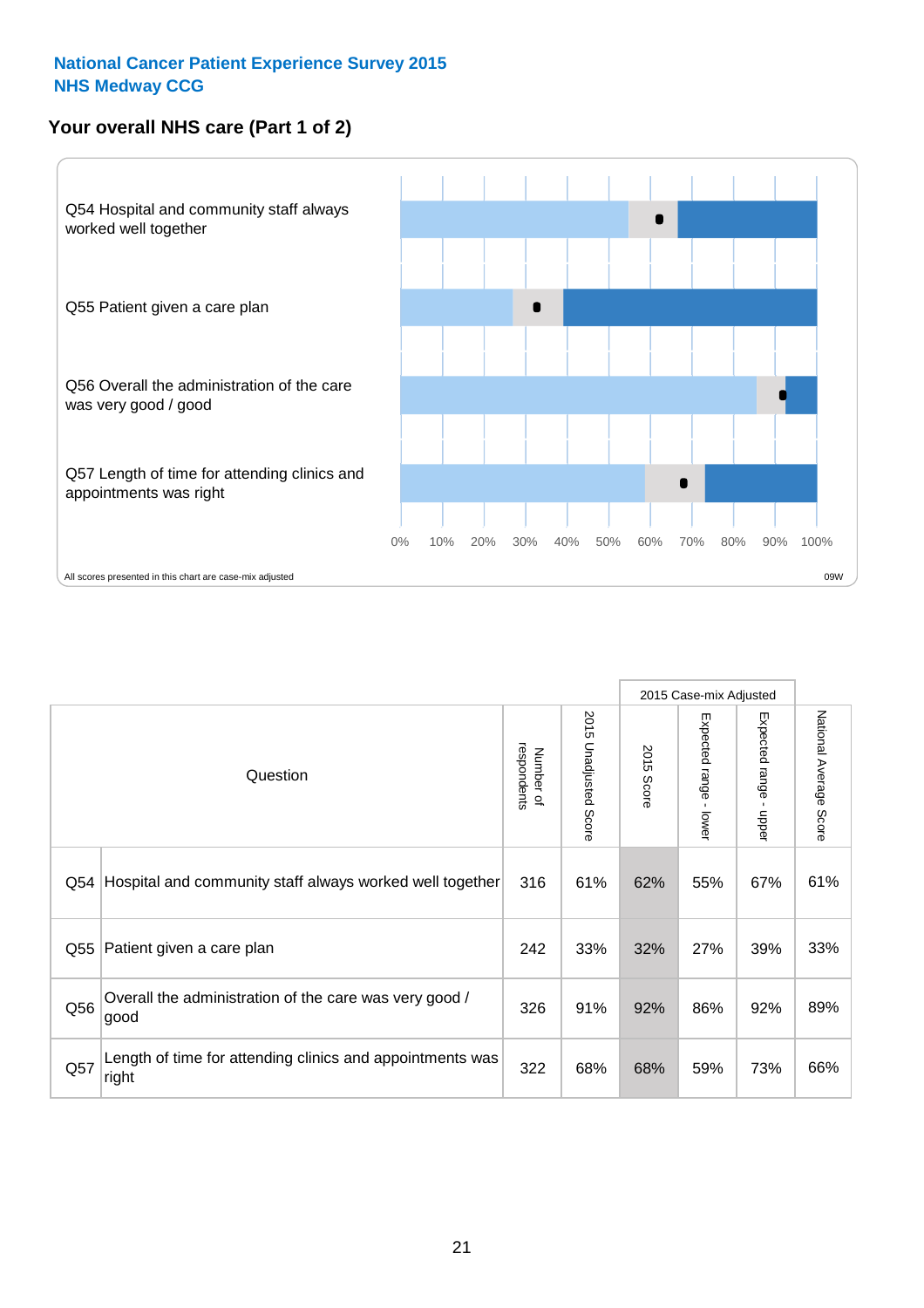#### **Your overall NHS care (Part 2 of 2)**



|     |                                                       |                                   |                             |               | 2015 Case-mix Adjusted     |                            |                        |
|-----|-------------------------------------------------------|-----------------------------------|-----------------------------|---------------|----------------------------|----------------------------|------------------------|
|     | Question                                              | respondents<br>Number<br>$\Omega$ | 2015<br>Unadjusted<br>Score | 2015<br>Score | Expected<br>range<br>lower | Expected<br>range<br>nbber | National Average Score |
| Q58 | Taking part in cancer research discussed with patient | 306                               | 27%                         | 27%           | 21%                        | 36%                        | 28%                    |



|     |                                                                        |                                   |                             | 2015 Case-mix Adjusted |                                         |                                                       |                              |
|-----|------------------------------------------------------------------------|-----------------------------------|-----------------------------|------------------------|-----------------------------------------|-------------------------------------------------------|------------------------------|
|     | Question                                                               | respondents<br>Number<br>$\Omega$ | 2015<br>Unadjusted<br>Score | 2015<br>Score          | OWer<br>limit<br>range<br>٩<br>expected | Upper<br>limit<br>range<br>$\overline{a}$<br>expected | National<br>Average<br>Score |
| Q59 | Patient's average rating of care scored from very poor to<br>very good | 322                               | 8.8                         | 8.8                    | 8.5                                     | 8.9                                                   | 8.7                          |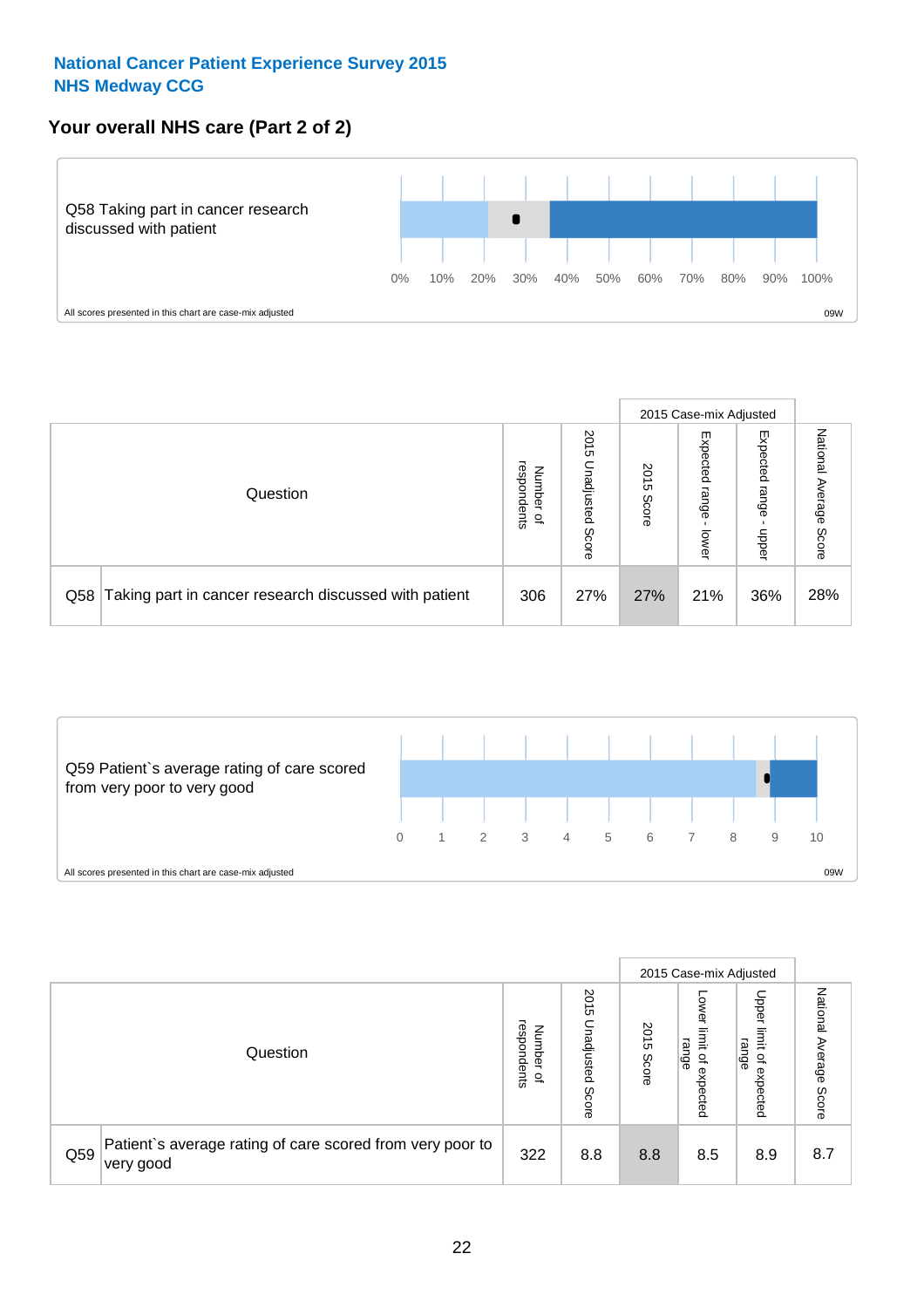### **Comparisons by tumour group for this CCG**

The following tables show the unadjusted CCG and the national percentage scores for each question broken down by tumour group. Where a cell in the table contains an asterisk this indicates that the number of patients in that group was below 21 and too small to display. Where a cell in the table contains "n.a." this indicates that there were no respondents for that tumour group.

### **Seeing your GP**

|                      | Q1. Saw GP once /<br>had to go to hospital | twice before being told | Q2. Patient thought<br>they were seen as<br>soon as necessary |                 |  |
|----------------------|--------------------------------------------|-------------------------|---------------------------------------------------------------|-----------------|--|
| <b>Cancer type</b>   | This CCG <sup>\$</sup>                     | <b>National</b>         | This CCG <sup>\$</sup>                                        | <b>National</b> |  |
| Brain / CNS          | n.a.                                       | 60%                     | $\star$                                                       | 77%             |  |
| <b>Breast</b>        | 92%                                        | 93%                     | 84%                                                           | 88%             |  |
| Colorectal / LGT     | 63%                                        | 72%                     | 83%                                                           | 80%             |  |
| Gynaecological       | $\star$                                    | 75%                     | 82%                                                           | 78%             |  |
| Haematological       | 63%                                        | 64%                     | 79%                                                           | 80%             |  |
| <b>Head and Neck</b> | $\star$                                    | 77%                     | $\star$                                                       | 79%             |  |
| Lung                 | $\star$                                    | 69%                     | $\star$                                                       | 83%             |  |
| Prostate             | 81%                                        | 79%                     | 79%                                                           | 85%             |  |
| Sarcoma              | $\star$                                    | 64%                     | $\star$                                                       | 69%             |  |
| Skin                 | $\star$                                    | 91%                     | $\star$                                                       | 87%             |  |
| <b>Upper Gastro</b>  | $\star$                                    | 70%                     | 69%                                                           | 78%             |  |
| Urological           | 54%                                        | 81%                     | 89%                                                           | 84%             |  |
| Other                | $\star$                                    | 70%                     | 78%                                                           | 78%             |  |
| <b>All Cancers</b>   | 72%                                        | 76%                     | 81%                                                           | 82%             |  |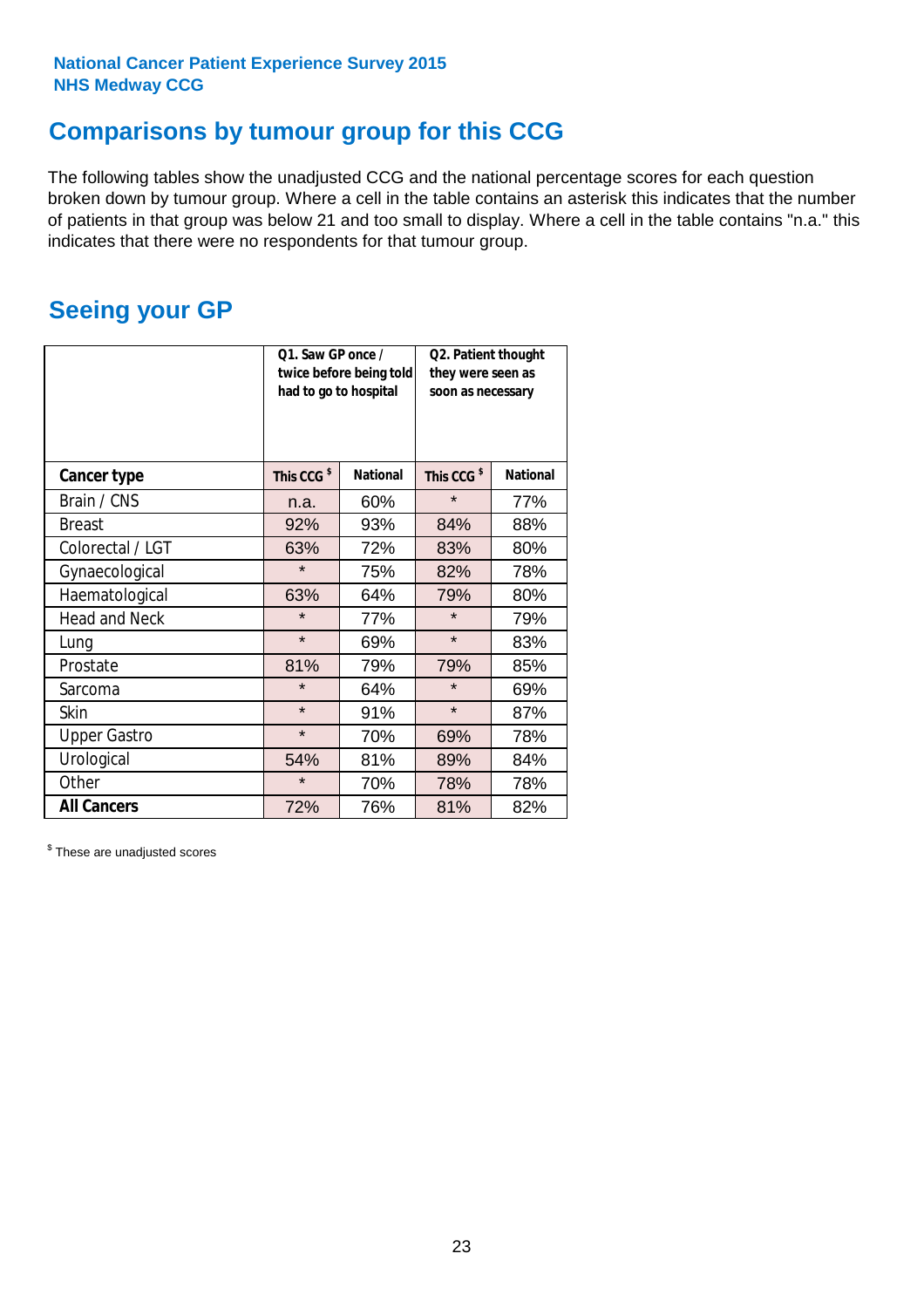### **Diagnostic tests**

|                      | be done was about<br>right | Q6. The length of time<br>waiting for the test to | Q7. Given complete<br>explanation of test<br>results in<br>understandable way |                 |  |
|----------------------|----------------------------|---------------------------------------------------|-------------------------------------------------------------------------------|-----------------|--|
| <b>Cancer type</b>   | This CCG <sup>\$</sup>     | <b>National</b>                                   | This CCG <sup>\$</sup>                                                        | <b>National</b> |  |
| Brain / CNS          | $\star$                    | 87%                                               | $\star$                                                                       | 69%             |  |
| <b>Breast</b>        | 89%                        | 90%                                               | 79%                                                                           | 82%             |  |
| Colorectal / LGT     | 89%                        | 86%                                               | 88%                                                                           | 81%             |  |
| Gynaecological       | $\star$                    | 84%                                               | $\star$                                                                       | 76%             |  |
| Haematological       | 94%                        | 87%                                               | 74%                                                                           | 76%             |  |
| <b>Head and Neck</b> | $\star$                    | 84%                                               | $\star$                                                                       | 77%             |  |
| Lung                 | $\star$                    | 87%                                               | $\star$                                                                       | 78%             |  |
| Prostate             | 75%                        | 85%                                               | 92%                                                                           | 79%             |  |
| Sarcoma              | $\star$                    | 81%                                               | $\star$                                                                       | 77%             |  |
| <b>Skin</b>          | $\star$                    | 89%                                               | $\star$                                                                       | 85%             |  |
| <b>Upper Gastro</b>  | 76%                        | 83%                                               | 68%                                                                           | 77%             |  |
| Urological           | 90%                        | 85%                                               | 77%                                                                           | 78%             |  |
| Other                | 86%                        | 85%                                               | 86%                                                                           | 76%             |  |
| <b>All Cancers</b>   | 87%                        | 87%                                               | 80%                                                                           | 79%             |  |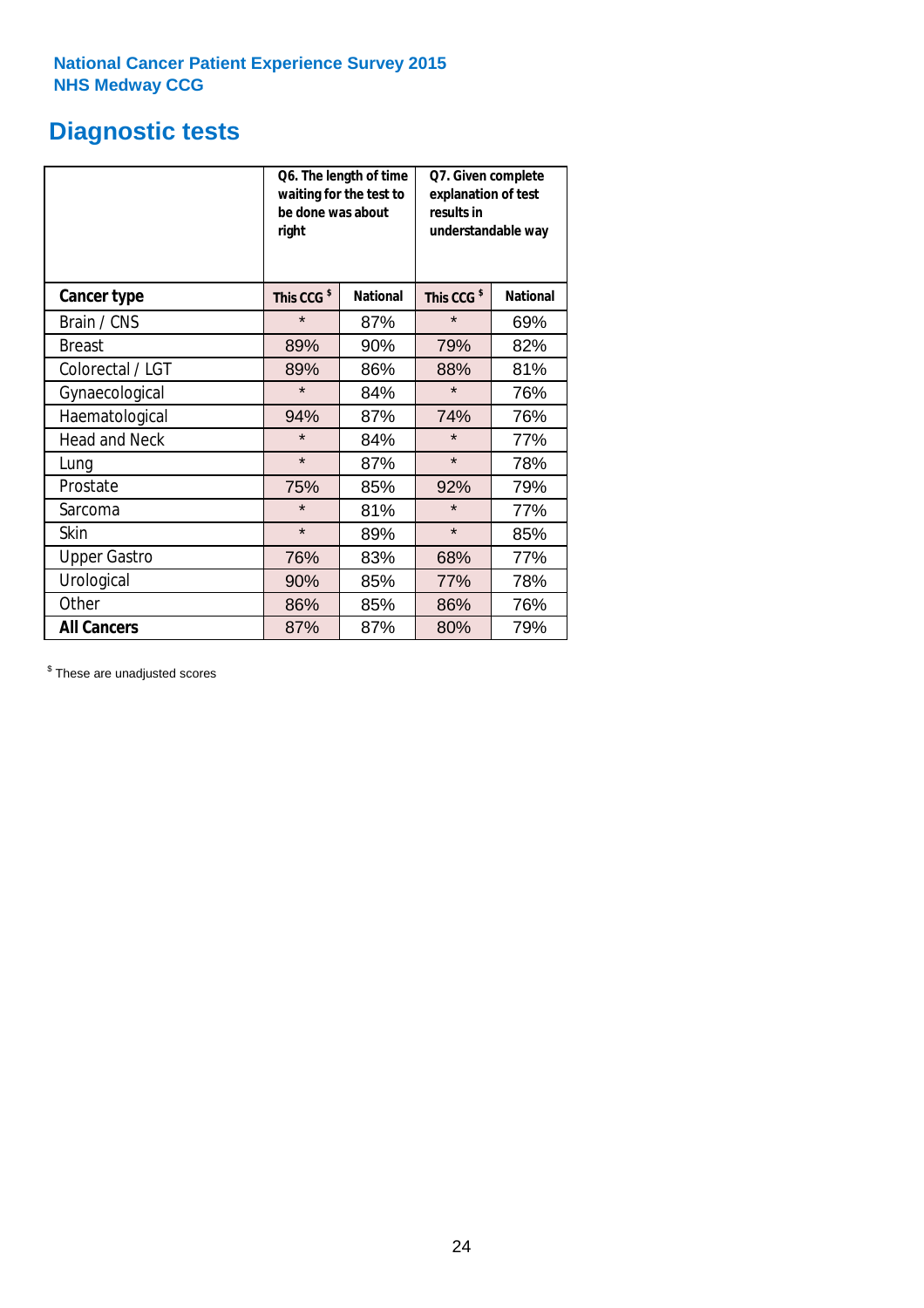### **Finding out what was wrong with you**

|                      | Q8. Patient told they<br>could bring a family<br>member or friend<br>when first told they<br>had cancer |                 | Q9. Patient felt they<br>were told sensitively<br>that they had cancer |                 | Q10. Patient<br>completely understood<br>the explanation of<br>what was wrong |                 | Q11. Patient given<br>easy to understand<br>written information<br>about the type of<br>cancer they had |                 |
|----------------------|---------------------------------------------------------------------------------------------------------|-----------------|------------------------------------------------------------------------|-----------------|-------------------------------------------------------------------------------|-----------------|---------------------------------------------------------------------------------------------------------|-----------------|
| Cancer type          | This CCG <sup>\$</sup>                                                                                  | <b>National</b> | This CCG <sup>\$</sup>                                                 | <b>National</b> | This CCG <sup>\$</sup>                                                        | <b>National</b> | This CCG <sup>\$</sup>                                                                                  | <b>National</b> |
| Brain / CNS          | $\star$                                                                                                 | 85%             | $\star$                                                                | 79%             | $\star$                                                                       | 60%             | n.a.                                                                                                    | 62%             |
| <b>Breast</b>        | 70%                                                                                                     | 83%             | 88%                                                                    | 88%             | 78%                                                                           | 78%             | 72%                                                                                                     | 76%             |
| Colorectal / LGT     | 86%                                                                                                     | 83%             | 87%                                                                    | 85%             | 74%                                                                           | 79%             | 69%                                                                                                     | 71%             |
| Gynaecological       | $\star$                                                                                                 | 75%             | 70%                                                                    | 83%             | 57%                                                                           | 73%             | 67%                                                                                                     | 69%             |
| Haematological       | 61%                                                                                                     | 75%             | 75%                                                                    | 83%             | 63%                                                                           | 60%             | 72%                                                                                                     | 74%             |
| <b>Head and Neck</b> | $\star$                                                                                                 | 73%             | $\star$                                                                | 85%             | $\star$                                                                       | 75%             | $\star$                                                                                                 | 61%             |
| Lung                 | $\star$                                                                                                 | 80%             | $\star$                                                                | 83%             | $\star$                                                                       | 75%             | $\star$                                                                                                 | 66%             |
| Prostate             | 71%                                                                                                     | 80%             | 90%                                                                    | 84%             | 83%                                                                           | 78%             | 83%                                                                                                     | 80%             |
| Sarcoma              | $\star$                                                                                                 | 77%             | $\star$                                                                | 82%             | $\star$                                                                       | 63%             | $\star$                                                                                                 | 61%             |
| Skin                 | $\star$                                                                                                 | 71%             | $\star$                                                                | 90%             | $\star$                                                                       | 83%             | $\star$                                                                                                 | 84%             |
| <b>Upper Gastro</b>  | 86%                                                                                                     | 79%             | 88%                                                                    | 79%             | 60%                                                                           | 72%             | 74%                                                                                                     | 64%             |
| Urological           | 88%                                                                                                     | 74%             | 84%                                                                    | 82%             | 84%                                                                           | 76%             | 82%                                                                                                     | 71%             |
| Other                | $\star$                                                                                                 | 77%             | 78%                                                                    | 82%             | 78%                                                                           | 72%             | $\star$                                                                                                 | 61%             |
| <b>All Cancers</b>   | 73%                                                                                                     | 79%             | 83%                                                                    | 84%             | 73%                                                                           | 73%             | 74%                                                                                                     | 72%             |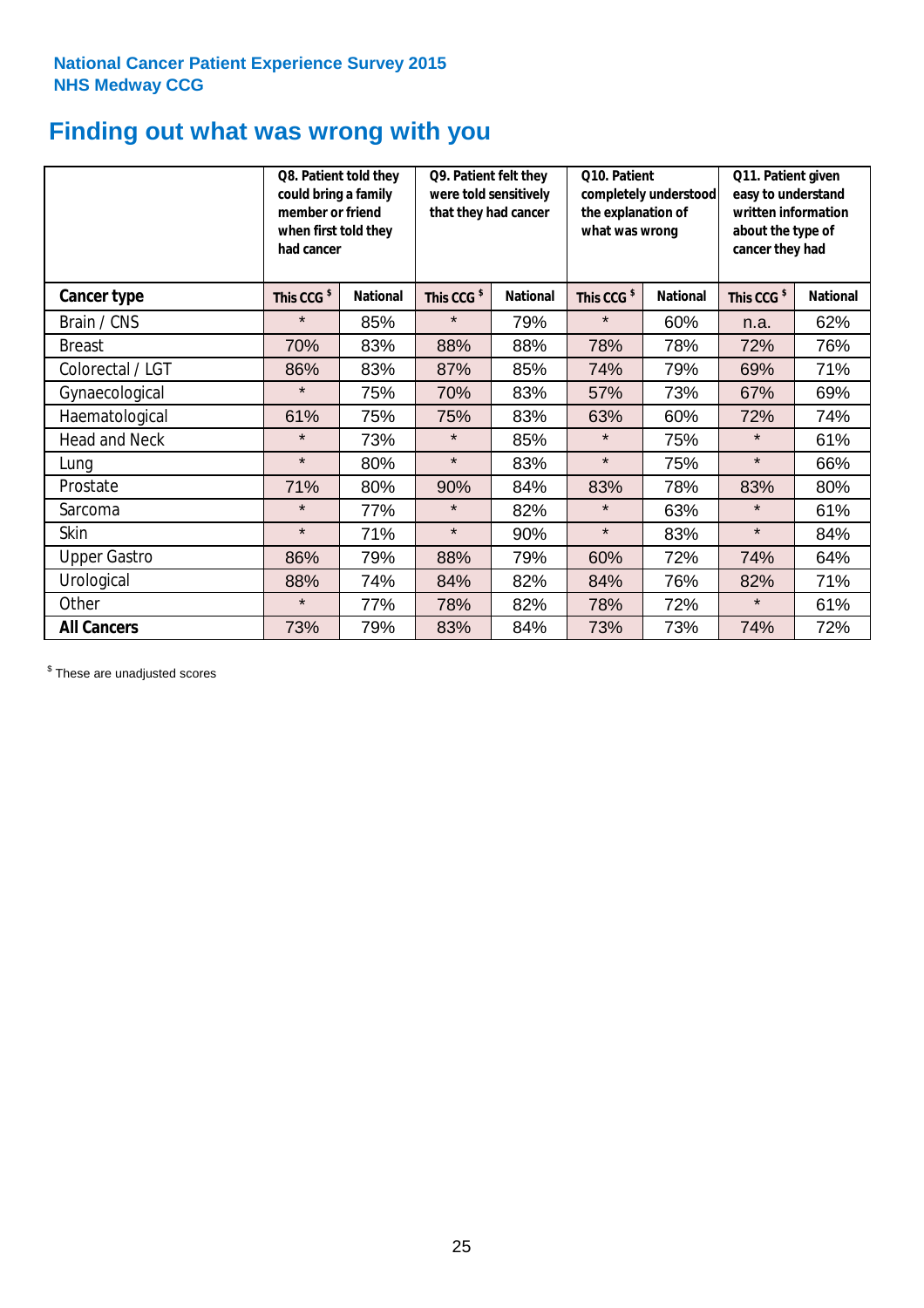## **Deciding the best treatment for you**

|                      | treatment options<br>were completely<br>explained | Q12. Patient felt that | Q13. Possible side<br>understandable way | effects explained in an | Q14. Patient given<br>practical advice and<br>support in dealing with<br>side effects of<br>treatment |                 |  |
|----------------------|---------------------------------------------------|------------------------|------------------------------------------|-------------------------|-------------------------------------------------------------------------------------------------------|-----------------|--|
| <b>Cancer type</b>   | This CCG <sup>\$</sup>                            | <b>National</b>        | This CCG <sup>\$</sup>                   | <b>National</b>         | This CCG <sup>\$</sup>                                                                                | <b>National</b> |  |
| Brain / CNS          | $\star$                                           | 80%                    | $\star$                                  | 71%                     | n.a.                                                                                                  | 62%             |  |
| <b>Breast</b>        | 84%                                               | 84%                    | 82%                                      | 76%                     | 67%                                                                                                   | 69%             |  |
| Colorectal / LGT     | 92%                                               | 85%                    | 78%                                      | 75%                     | 84%                                                                                                   | 68%             |  |
| Gynaecological       | $\star$                                           | 84%                    | $\star$                                  | 76%                     | $\star$                                                                                               | 68%             |  |
| Haematological       | 86%                                               | 81%                    | 80%                                      | 69%                     | 73%                                                                                                   | 65%             |  |
| <b>Head and Neck</b> | $\star$                                           | 85%                    | $\star$                                  | 72%                     | $\star$                                                                                               | 67%             |  |
| Lung                 | $\star$                                           | 84%                    | $\star$                                  | 74%                     | $\star$                                                                                               | 69%             |  |
| Prostate             | 73%                                               | 80%                    | 79%                                      | 71%                     | 63%                                                                                                   | 61%             |  |
| Sarcoma              | $\star$                                           | 82%                    | $\star$                                  | 75%                     | $\star$                                                                                               | 66%             |  |
| Skin                 | $\star$                                           | 88%                    | $\star$                                  | 75%                     | $\star$                                                                                               | 74%             |  |
| <b>Upper Gastro</b>  | 91%                                               | 83%                    | 70%                                      | 72%                     | 60%                                                                                                   | 66%             |  |
| Urological           | 81%                                               | 80%                    | 68%                                      | 69%                     | 50%                                                                                                   | 61%             |  |
| Other                | 76%                                               | 80%                    | 78%                                      | 72%                     | 61%                                                                                                   | 64%             |  |
| <b>All Cancers</b>   | 84%                                               | 83%                    | 78%                                      | 73%                     | 68%                                                                                                   | 66%             |  |

|                      | in the future          | Q15. Patient definitely<br>told about side effects<br>that could affect them | Q16. Patient definitely<br>involved in decisions<br>about care and<br>treatment |                 |  |
|----------------------|------------------------|------------------------------------------------------------------------------|---------------------------------------------------------------------------------|-----------------|--|
| <b>Cancer type</b>   | This CCG <sup>\$</sup> | <b>National</b>                                                              | This CCG <sup>\$</sup>                                                          | <b>National</b> |  |
| Brain / CNS          | $\star$                | 56%                                                                          | $\star$                                                                         | 74%             |  |
| <b>Breast</b>        | 58%                    | 55%                                                                          | 79%                                                                             | 79%             |  |
| Colorectal / LGT     | 70%                    | 56%                                                                          | 93%                                                                             | 79%             |  |
| Gynaecological       | $\star$                | 54%                                                                          |                                                                                 | 76%             |  |
| Haematological       | 59%                    | 50%                                                                          |                                                                                 | 77%             |  |
| <b>Head and Neck</b> | $\star$                | 58%                                                                          | $\star$                                                                         | 76%             |  |
| Lung                 | $\star$                | 54%                                                                          | $\star$                                                                         | 78%             |  |
| Prostate             | 59%                    | 63%                                                                          | 67%                                                                             | 79%             |  |
| Sarcoma              | $\star$                | 54%                                                                          | $\star$                                                                         | 77%             |  |
| Skin                 | $\star$                | 66%                                                                          | $\star$                                                                         | 86%             |  |
| <b>Upper Gastro</b>  | 46%                    | 53%                                                                          | 64%                                                                             | 77%             |  |
| Urological           | 56%                    | 52%                                                                          | 68%                                                                             | 75%             |  |
| Other                | 62%                    | 51%                                                                          | 68%                                                                             | 75%             |  |
| <b>All Cancers</b>   | 59%                    | 54%                                                                          | 77%                                                                             | 78%             |  |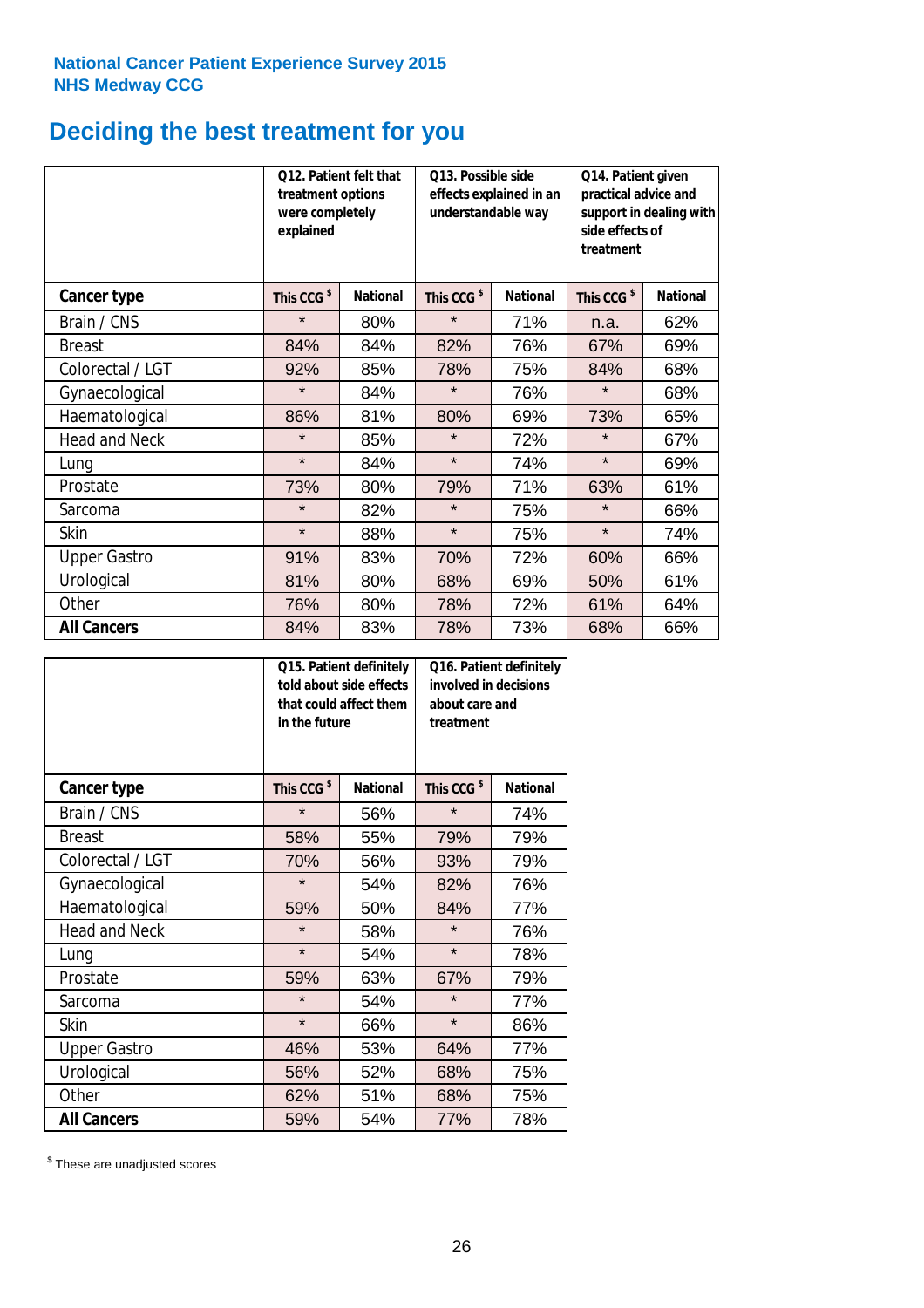## **Clinical Nurse Specialist**

|                      | would support them<br>through their<br>treatment | Q17. Patient given the<br>name of the CNS who | Q18. Patient found it<br>easy to contact their<br><b>CNS</b> |                 | <b>Q19. Get</b><br>understandable<br>answers to important<br>questions all or most<br>of the time |                 |  |
|----------------------|--------------------------------------------------|-----------------------------------------------|--------------------------------------------------------------|-----------------|---------------------------------------------------------------------------------------------------|-----------------|--|
| <b>Cancer type</b>   | This CCG <sup>\$</sup>                           | <b>National</b>                               | This CCG <sup>\$</sup>                                       | <b>National</b> | This CCG <sup>\$</sup>                                                                            | <b>National</b> |  |
| Brain / CNS          | $\star$                                          | 95%                                           | $\star$                                                      | 84%             | $\star$                                                                                           | 85%             |  |
| <b>Breast</b>        | 87%                                              | 94%                                           | 94%                                                          | 85%             | 89%                                                                                               | 88%             |  |
| Colorectal / LGT     | 93%                                              | 91%                                           | 81%                                                          | 88%             | 94%                                                                                               | 90%             |  |
| Gynaecological       | 95%                                              | 93%                                           | $\star$                                                      | 86%             | $\star$                                                                                           | 87%             |  |
| Haematological       | 89%                                              | 89%                                           | 94%                                                          | 89%             | 100%                                                                                              | 90%             |  |
| <b>Head and Neck</b> | $\star$                                          | 88%                                           | $\star$                                                      | 86%             | $\star$                                                                                           | 88%             |  |
| Lung                 | $\star$                                          | 93%                                           | $\star$                                                      | 89%             | $\star$                                                                                           | 89%             |  |
| Prostate             | 86%                                              | 89%                                           | 86%                                                          | 83%             | $\star$                                                                                           | 88%             |  |
| Sarcoma              | $\star$                                          | 87%                                           | $\star$                                                      | 86%             | $\star$                                                                                           | 88%             |  |
| Skin                 | $\star$                                          | 88%                                           | $\star$                                                      | 90%             | $\star$                                                                                           | 92%             |  |
| <b>Upper Gastro</b>  | 91%                                              | 92%                                           | $\star$                                                      | 87%             | $\star$                                                                                           | 88%             |  |
| Urological           | 90%                                              | 80%                                           | 82%                                                          | 85%             | 59%                                                                                               | 88%             |  |
| Other                | 86%                                              | 86%                                           | $\star$                                                      | 86%             | $\star$                                                                                           | 87%             |  |
| <b>All Cancers</b>   | 90%                                              | 90%                                           | 85%                                                          | 87%             | 85%                                                                                               | 88%             |  |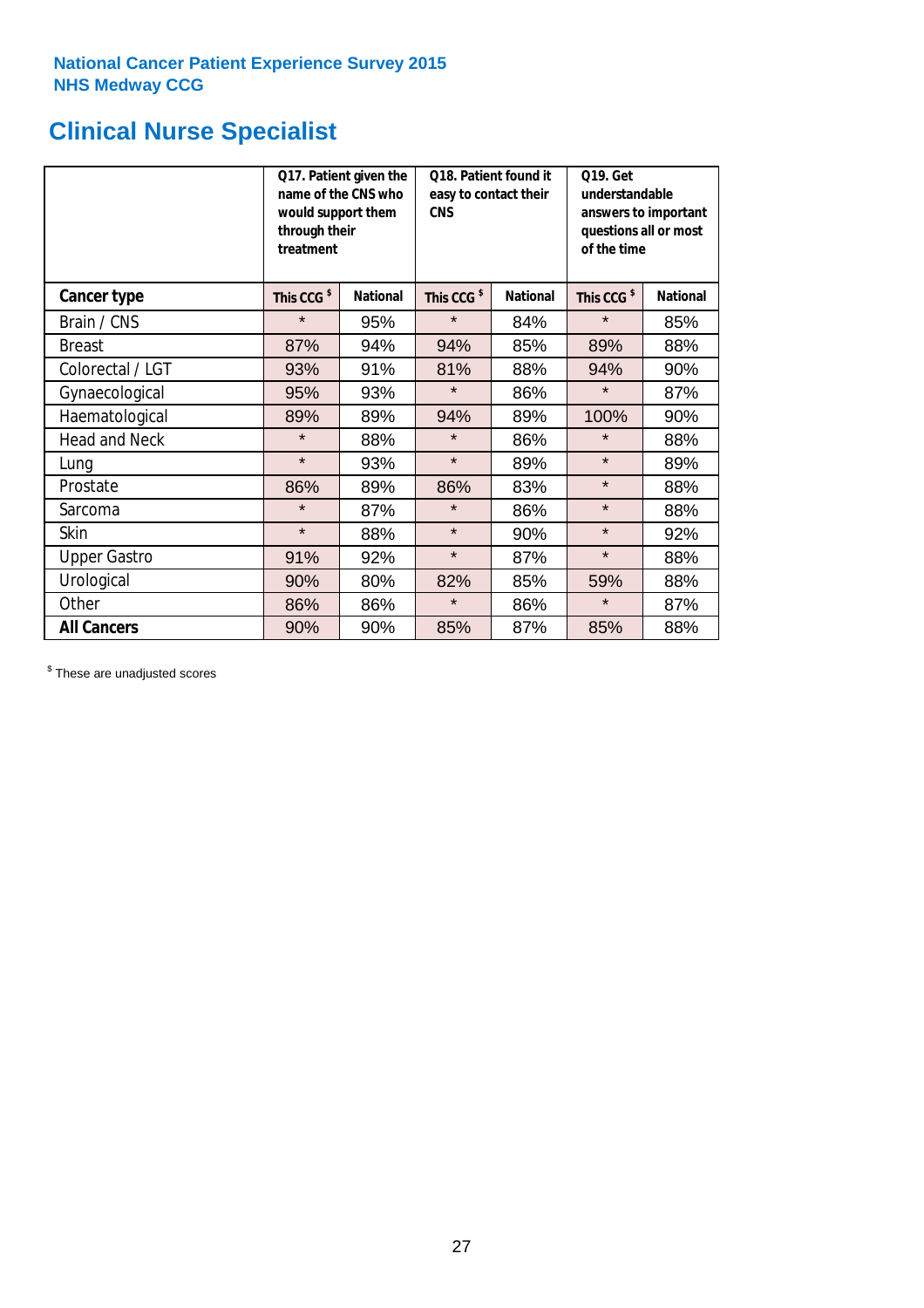## **Support for people with cancer**

|                      | Q20. Hospital staff<br>gave information | about support groups | Q21. Hospital staff<br>gave information<br>about impact cancer<br>could have on day to<br>day activities |                 | Q22. Hospital staff<br>gave information on<br>getting financial help |                 | Q23. Hospital staff told<br>patient they could get<br>free prescriptions |                 |
|----------------------|-----------------------------------------|----------------------|----------------------------------------------------------------------------------------------------------|-----------------|----------------------------------------------------------------------|-----------------|--------------------------------------------------------------------------|-----------------|
| Cancer type          | This CCG <sup>\$</sup>                  | <b>National</b>      | This CCG <sup>\$</sup>                                                                                   | <b>National</b> | This CCG <sup>\$</sup>                                               | <b>National</b> | This CCG <sup>\$</sup>                                                   | <b>National</b> |
| Brain / CNS          | n.a.                                    | 85%                  | $\star$                                                                                                  | 80%             | n.a.                                                                 | 72%             | $\star$                                                                  | 79%             |
| <b>Breast</b>        | 83%                                     | 88%                  | 89%                                                                                                      | 85%             | 75%                                                                  | 60%             | 95%                                                                      | 80%             |
| Colorectal / LGT     | 94%                                     | 82%                  | 97%                                                                                                      | 82%             | $\star$                                                              | 52%             | 95%                                                                      | 83%             |
| Gynaecological       | $\star$                                 | 83%                  | $\star$                                                                                                  | 81%             | $\star$                                                              | 58%             | $\star$                                                                  | 76%             |
| Haematological       | 84%                                     | 82%                  | 84%                                                                                                      | 82%             | 68%                                                                  | 56%             | 85%                                                                      | 86%             |
| <b>Head and Neck</b> | $\star$                                 | 83%                  | $\star$                                                                                                  | 80%             | $\star$                                                              | 55%             | $\star$                                                                  | 80%             |
| Lung                 | $\star$                                 | 82%                  | $\star$                                                                                                  | 80%             | $\star$                                                              | 68%             | $\star$                                                                  | 85%             |
| Prostate             | 88%                                     | 85%                  | $\star$                                                                                                  | 81%             | $\star$                                                              | 41%             | $\star$                                                                  | 76%             |
| Sarcoma              | $\star$                                 | 82%                  | $\star$                                                                                                  | 80%             | $\star$                                                              | 57%             | $\star$                                                                  | 75%             |
| Skin                 | $\star$                                 | 85%                  | $\star$                                                                                                  | 85%             | $\star$                                                              | 51%             | $\star$                                                                  | 65%             |
| <b>Upper Gastro</b>  | $\star$                                 | 82%                  | $\star$                                                                                                  | 78%             | $\star$                                                              | 57%             | $\star$                                                                  | 83%             |
| Urological           | 79%                                     | 71%                  | $\star$                                                                                                  | 70%             | $\star$                                                              | 33%             | $\star$                                                                  | 69%             |
| Other                | $\star$                                 | 80%                  | $\star$                                                                                                  | 77%             | $\star$                                                              | 53%             | $\star$                                                                  | 79%             |
| <b>All Cancers</b>   | 84%                                     | 83%                  | 81%                                                                                                      | 81%             | 62%                                                                  | 55%             | 86%                                                                      | 80%             |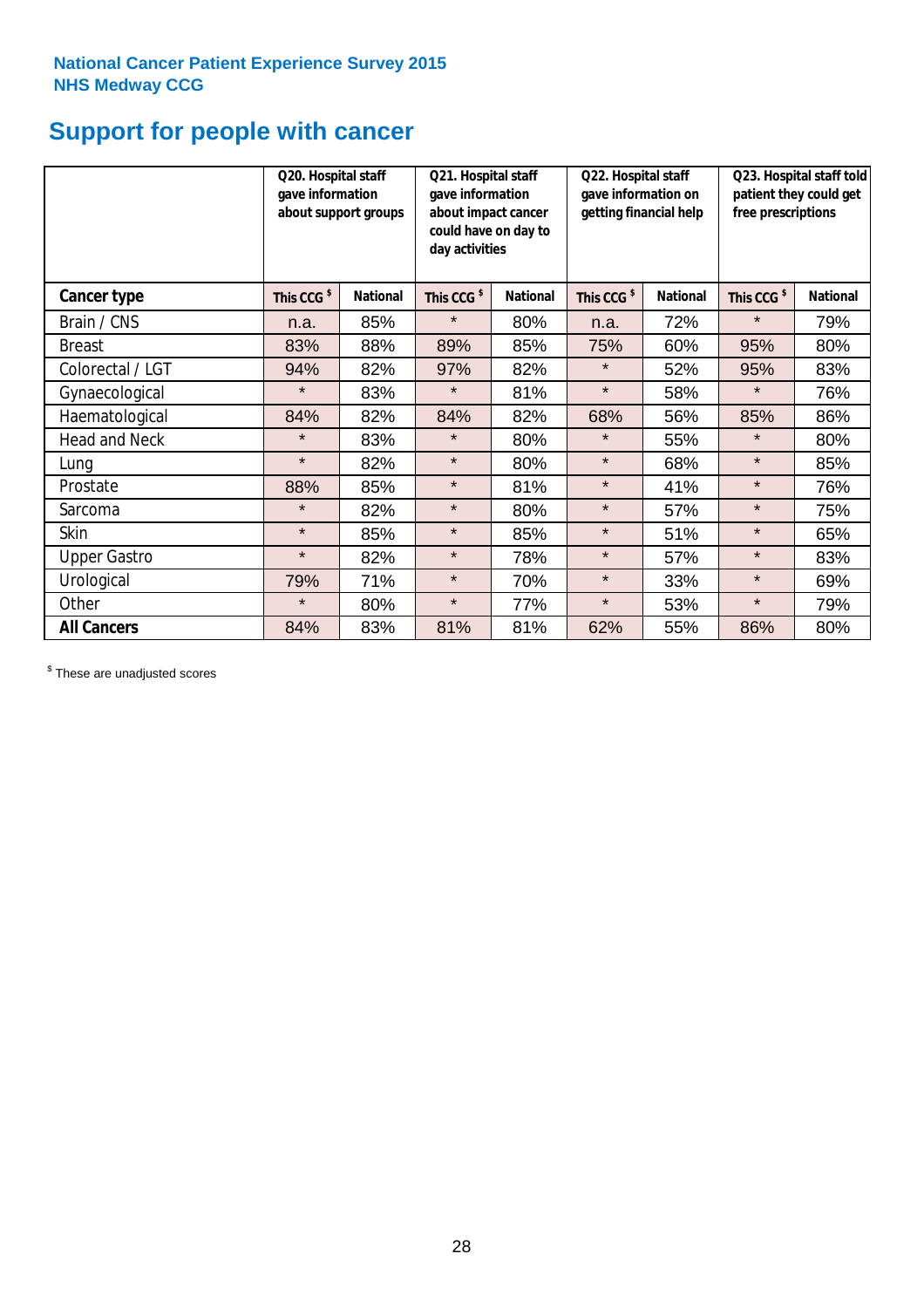## **Operations**

|                      | Q26. Staff explained<br>how operation had<br>gone in<br>understandable way |                 |  |  |
|----------------------|----------------------------------------------------------------------------|-----------------|--|--|
| <b>Cancer type</b>   | This CCG <sup>\$</sup>                                                     | <b>National</b> |  |  |
| Brain / CNS          | n.a.                                                                       | 75%             |  |  |
| <b>Breast</b>        | 79%                                                                        | 77%             |  |  |
| Colorectal / LGT     | 88%                                                                        | 81%             |  |  |
| Gynaecological       | $\star$                                                                    | 79%             |  |  |
| Haematological       | $\star$                                                                    | 75%             |  |  |
| <b>Head and Neck</b> | $\star$                                                                    | 77%             |  |  |
| Lung                 | $\star$                                                                    | 76%             |  |  |
| Prostate             | $\star$                                                                    | 76%             |  |  |
| Sarcoma              | $\star$                                                                    | 80%             |  |  |
| Skin                 | $\star$                                                                    | 84%             |  |  |
| <b>Upper Gastro</b>  | $\star$                                                                    | 81%             |  |  |
| Urological           | 78%<br>74%                                                                 |                 |  |  |
| Other                | $\star$<br>78%                                                             |                 |  |  |
| <b>All Cancers</b>   | 78%<br>78%                                                                 |                 |  |  |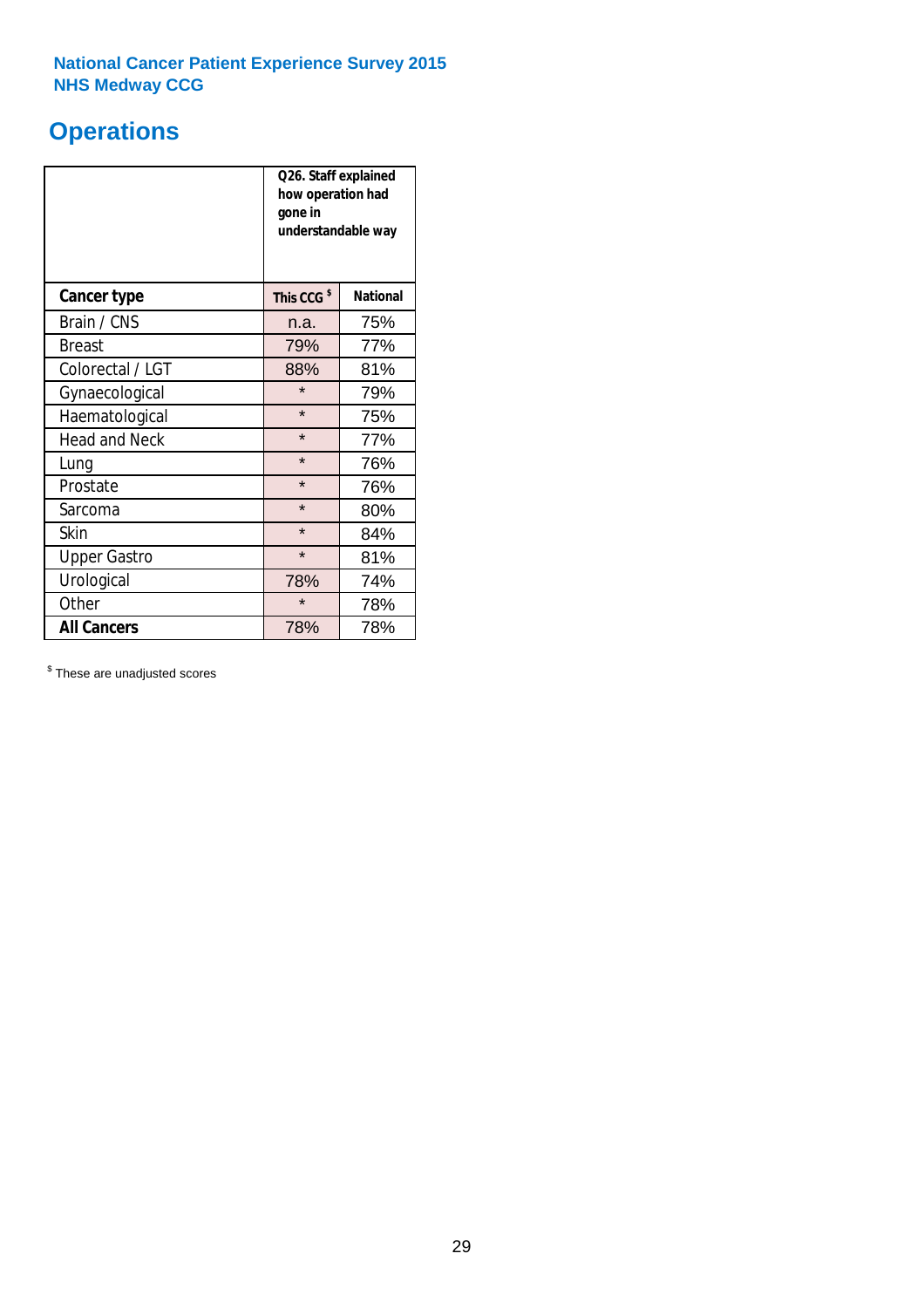## **Hospital care as an inpatient (Part 1 of 2)**

|                      |                        | Q28. Groups of doctors<br>Q29. Patient had<br>or nurses did not talk<br>confidence and trust in<br>in front of patient as if<br>all doctors treating<br>they were not there<br>them |                        | Q30. Patient's family<br>or someone close<br>definitely had<br>opportunity to talk to<br>doctor |                        |                 | Q31. Patient had<br>confidence and trust in I<br>all ward nurses |                 |
|----------------------|------------------------|-------------------------------------------------------------------------------------------------------------------------------------------------------------------------------------|------------------------|-------------------------------------------------------------------------------------------------|------------------------|-----------------|------------------------------------------------------------------|-----------------|
| Cancer type          | This CCG <sup>\$</sup> | <b>National</b>                                                                                                                                                                     | This CCG <sup>\$</sup> | <b>National</b>                                                                                 | This CCG <sup>\$</sup> | <b>National</b> | This CCG <sup>\$</sup>                                           | <b>National</b> |
| Brain / CNS          | n.a.                   | 68%                                                                                                                                                                                 | n.a.                   | 78%                                                                                             | n.a.                   | 65%             | n.a.                                                             | 67%             |
| <b>Breast</b>        | 88%                    | 89%                                                                                                                                                                                 | 90%                    | 86%                                                                                             | 67%                    | 73%             | 71%                                                              | 74%             |
| Colorectal / LGT     | 94%                    | 75%                                                                                                                                                                                 | 97%                    | 85%                                                                                             | 87%                    | 72%             | 77%                                                              | 68%             |
| Gynaecological       | $\star$                | 84%                                                                                                                                                                                 | $\star$                | 86%                                                                                             | $\star$                | 71%             | $\star$                                                          | 69%             |
| Haematological       | 92%                    | 80%                                                                                                                                                                                 | 88%                    | 81%                                                                                             | 78%                    | 75%             | 84%                                                              | 73%             |
| <b>Head and Neck</b> | $\star$                | 79%                                                                                                                                                                                 | $\star$                | 85%                                                                                             | $\star$                | 73%             | $\star$                                                          | 72%             |
| Lung                 | $\star$                | 75%                                                                                                                                                                                 | $\star$                | 82%                                                                                             | $\star$                | 71%             | $\star$                                                          | 73%             |
| Prostate             | $\star$                | 84%                                                                                                                                                                                 | $\star$                | 87%                                                                                             | $\star$                | 72%             | $\star$                                                          | 75%             |
| Sarcoma              | $\star$                | 82%                                                                                                                                                                                 | $\star$                | 85%                                                                                             | $\star$                | 75%             | $\star$                                                          | 70%             |
| Skin                 | $\star$                | 85%                                                                                                                                                                                 | $\star$                | 90%                                                                                             | $\star$                | 79%             | $\star$                                                          | 84%             |
| <b>Upper Gastro</b>  | $\star$                | 75%                                                                                                                                                                                 | $\star$                | 83%                                                                                             | $\star$                | 72%             | $\star$                                                          | 70%             |
| Urological           | 72%                    | 80%                                                                                                                                                                                 | 92%                    | 84%                                                                                             | $\star$                | 67%             | 68%                                                              | 75%             |
| Other                | $\star$                | 79%                                                                                                                                                                                 | $\star$                | 79%                                                                                             | $\star$                | 70%             | $\star$                                                          | 69%             |
| <b>All Cancers</b>   | 86%                    | 81%                                                                                                                                                                                 | 89%                    | 84%                                                                                             | 73%                    | 72%             | 75%                                                              | 72%             |

|                      | on duty                | Q32. Always / nearly<br>Q33. All staff asked<br>always enough nurses<br>patient what name<br>they preferred to be<br>called by |                        |                 | Q34. Always given<br>enough privacy when<br>discussing condition or<br>treatment |                 | Q35. Patient was able<br>to discuss worries or<br>fears with staff during<br>visit |                 |
|----------------------|------------------------|--------------------------------------------------------------------------------------------------------------------------------|------------------------|-----------------|----------------------------------------------------------------------------------|-----------------|------------------------------------------------------------------------------------|-----------------|
| <b>Cancer type</b>   | This CCG <sup>\$</sup> | <b>National</b>                                                                                                                | This CCG <sup>\$</sup> | <b>National</b> | This CCG <sup>\$</sup>                                                           | <b>National</b> | This CCG <sup>\$</sup>                                                             | <b>National</b> |
| Brain / CNS          | n.a.                   | 64%                                                                                                                            | n.a.                   | 69%             | n.a.                                                                             | 80%             | n.a.                                                                               | 44%             |
| <b>Breast</b>        | 59%                    | 69%                                                                                                                            | 43%                    | 60%             | 92%                                                                              | 86%             | 67%                                                                                | 53%             |
| Colorectal / LGT     | 65%                    | 61%                                                                                                                            | 63%                    | 70%             | 86%                                                                              | 84%             | 59%                                                                                | 54%             |
| Gynaecological       | $\star$                | 65%                                                                                                                            | $\star$                | 63%             | $\star$                                                                          | 82%             | $\star$                                                                            | 50%             |
| Haematological       | 76%                    | 63%                                                                                                                            | 48%                    | 67%             | 92%                                                                              | 86%             | 48%                                                                                | 55%             |
| <b>Head and Neck</b> | $\star$                | 67%                                                                                                                            | $\star$                | 66%             | $\star$                                                                          | 85%             | $\star$                                                                            | 50%             |
| Lung                 | $\star$                | 68%                                                                                                                            | $\star$                | 71%             | $\star$                                                                          | 84%             | $\star$                                                                            | 49%             |
| Prostate             | $\star$                | 71%                                                                                                                            | $\star$                | 67%             | $\star$                                                                          | 87%             | $\star$                                                                            | 52%             |
| Sarcoma              | $\star$                | 68%                                                                                                                            | $\star$                | 71%             | $\star$                                                                          | 87%             | $\star$                                                                            | 52%             |
| Skin                 | $\star$                | 81%                                                                                                                            | $\star$                | 67%             | $\star$                                                                          | 89%             | $\star$                                                                            | 61%             |
| <b>Upper Gastro</b>  | $\star$                | 62%                                                                                                                            | $\star$                | 75%             | $\star$                                                                          | 83%             | $\star$                                                                            | 53%             |
| Urological           | 68%                    | 68%                                                                                                                            | 42%                    | 71%             | 84%                                                                              | 84%             | $\star$                                                                            | 46%             |
| Other                | $\star$                | 62%                                                                                                                            | $\star$                | 66%             | $\star$                                                                          | 82%             | $\star$                                                                            | 48%             |
| <b>All Cancers</b>   | 67%                    | 66%                                                                                                                            | 50%                    | 67%             | 88%                                                                              | 85%             | 53%                                                                                | 52%             |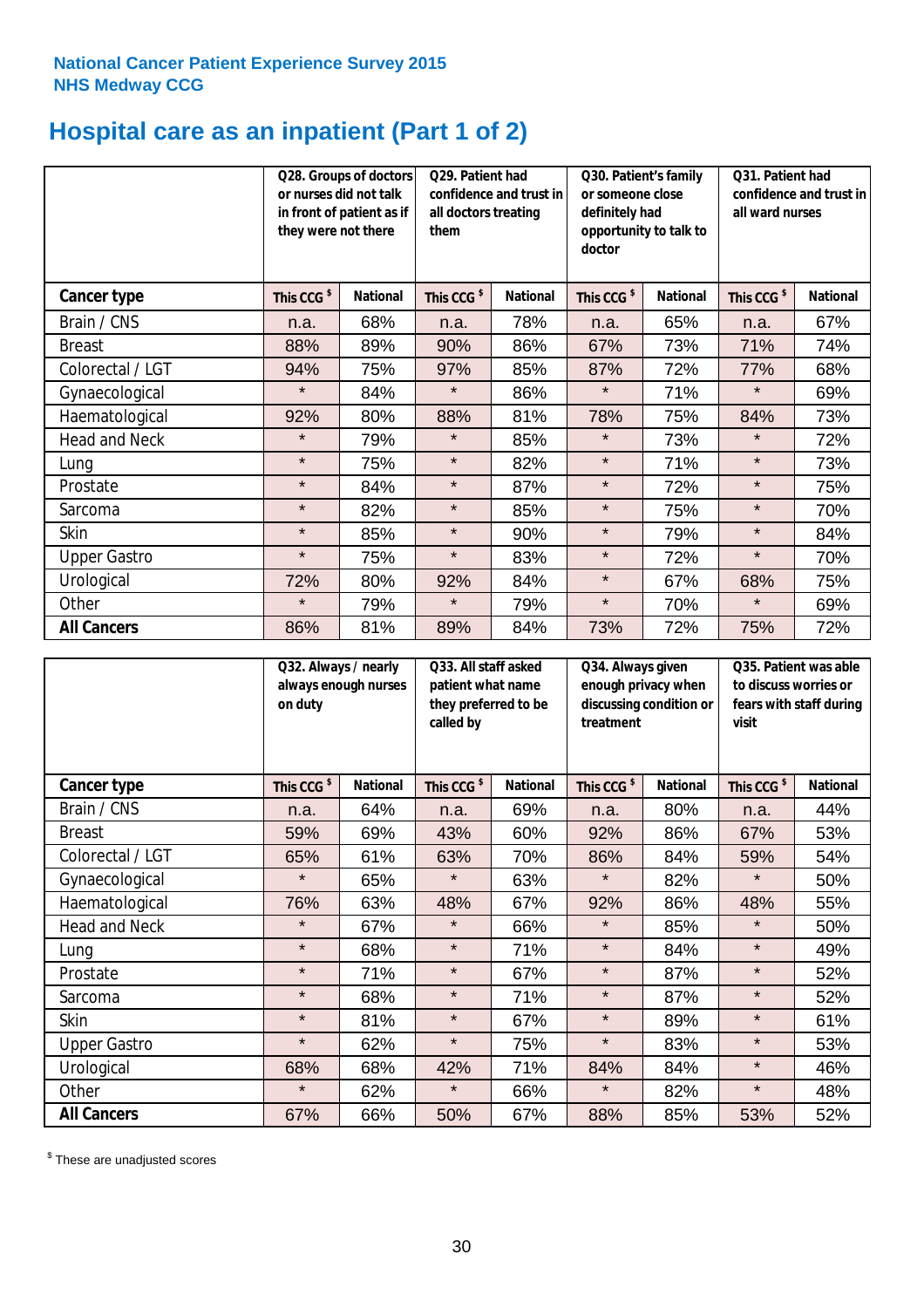## **Hospital care as an inpatient (Part 2 of 2)**

|                      | Q36. Hospital staff<br>definitely did<br>everything to help<br>control pain |                 | Q37. Always treated<br>with respect and<br>dignity by staff |                 | Q38. Given clear<br>written information<br>about what should /<br>should not do post<br>discharge |                 | Q39. Staff told patient<br>who to contact if<br>worried post discharge |                 |
|----------------------|-----------------------------------------------------------------------------|-----------------|-------------------------------------------------------------|-----------------|---------------------------------------------------------------------------------------------------|-----------------|------------------------------------------------------------------------|-----------------|
| Cancer type          | This CCG <sup>\$</sup>                                                      | <b>National</b> | This CCG <sup>\$</sup>                                      | <b>National</b> | This CCG <sup>\$</sup>                                                                            | <b>National</b> | This CCG <sup>\$</sup>                                                 | <b>National</b> |
| Brain / CNS          | n.a.                                                                        | 82%             | n.a.                                                        | 84%             | n.a.                                                                                              | 79%             | n.a.                                                                   | 91%             |
| <b>Breast</b>        | 89%                                                                         | 86%             | 88%                                                         | 88%             | 98%                                                                                               | 90%             | 98%                                                                    | 95%             |
| Colorectal / LGT     | 84%                                                                         | 84%             | 94%                                                         | 86%             | 80%                                                                                               | 83%             | 94%                                                                    | 94%             |
| Gynaecological       | $\star$                                                                     | 83%             | $\star$                                                     | 85%             | $\star$                                                                                           | 86%             | $\star$                                                                | 93%             |
| Haematological       | $\star$                                                                     | 84%             | 88%                                                         | 89%             | 78%                                                                                               | 79%             | 96%                                                                    | 95%             |
| <b>Head and Neck</b> | $\star$                                                                     | 84%             | $\star$                                                     | 88%             | $\star$                                                                                           | 86%             | $\star$                                                                | 92%             |
| Lung                 | $\star$                                                                     | 83%             | $\star$                                                     | 87%             | $\star$                                                                                           | 81%             | $\star$                                                                | 92%             |
| Prostate             | $\star$                                                                     | 85%             | $\star$                                                     | 91%             | $\star$                                                                                           | 87%             | $\star$                                                                | 94%             |
| Sarcoma              | $\star$                                                                     | 86%             | $\star$                                                     | 91%             | $\star$                                                                                           | 83%             | $\star$                                                                | 94%             |
| Skin                 | $\star$                                                                     | 88%             | $\star$                                                     | 93%             | $\star$                                                                                           | 91%             | $\star$                                                                | 97%             |
| <b>Upper Gastro</b>  | $\star$                                                                     | 83%             | $\star$                                                     | 86%             | $\star$                                                                                           | 79%             | $\star$                                                                | 93%             |
| Urological           | 74%                                                                         | 80%             | 84%                                                         | 88%             | 86%                                                                                               | 83%             | 77%                                                                    | 90%             |
| Other                | $\star$                                                                     | 82%             | $\star$                                                     | 85%             | $\star$                                                                                           | 80%             | $\star$                                                                | 92%             |
| <b>All Cancers</b>   | 85%                                                                         | 84%             | 89%                                                         | 87%             | 86%                                                                                               | 84%             | 94%                                                                    | 94%             |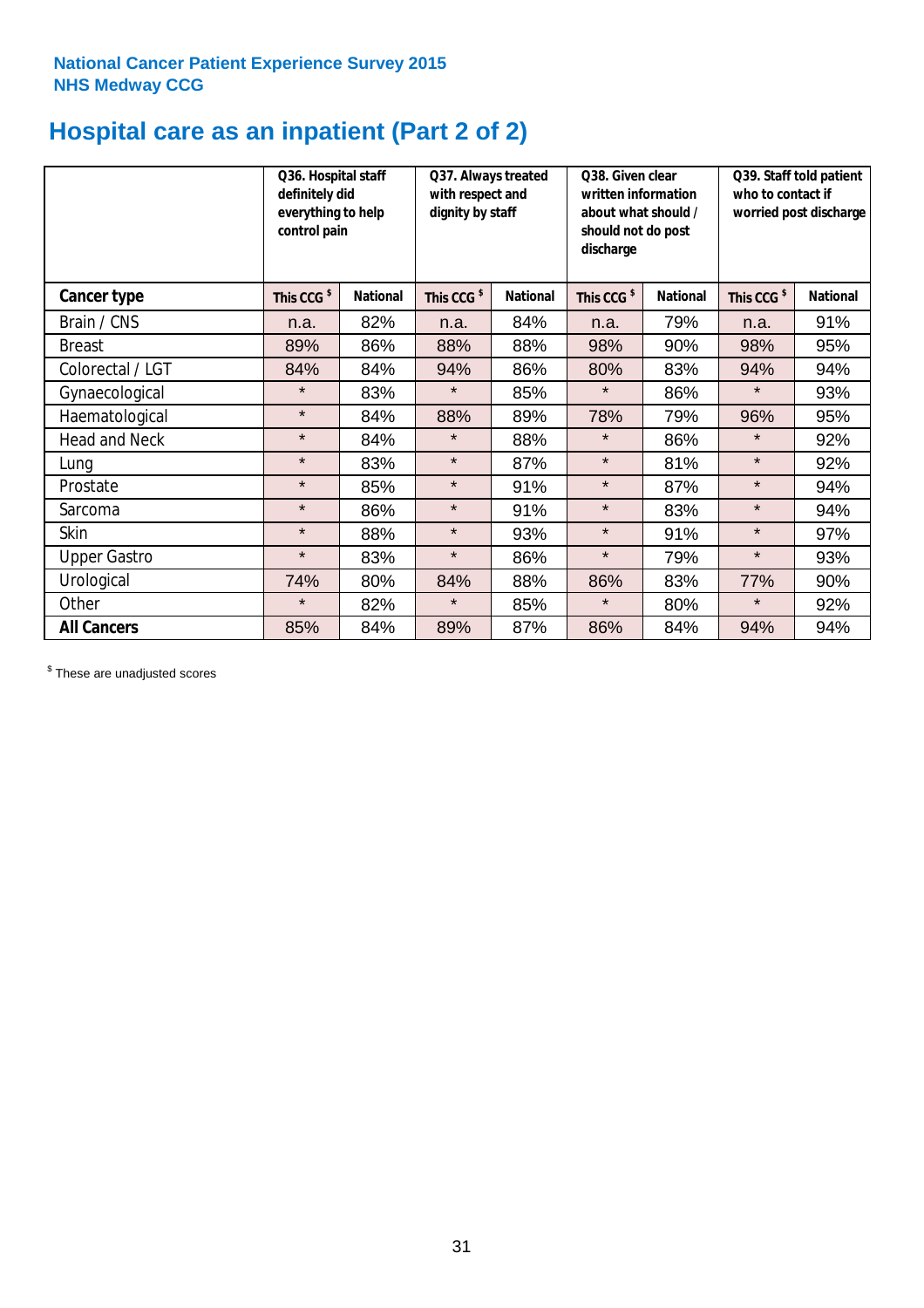## **Hospital care as a day patient / outpatient**

|                      | to discuss worries or<br>visit | Q41. Patient was able<br>fears with staff during | Q42. Doctor had the<br>right notes and other<br>documentation with<br>them |                 | Q44. Beforehand<br>Q45. Patient given<br>patient had all<br>understandable<br>information needed<br>information about<br>about radiotherapy<br>treatment<br>was working |                 |                        |                 | whether radiotherapy |
|----------------------|--------------------------------|--------------------------------------------------|----------------------------------------------------------------------------|-----------------|-------------------------------------------------------------------------------------------------------------------------------------------------------------------------|-----------------|------------------------|-----------------|----------------------|
| Cancer type          | This CCG <sup>\$</sup>         | <b>National</b>                                  | This CCG <sup>\$</sup>                                                     | <b>National</b> | This CCG <sup>\$</sup>                                                                                                                                                  | <b>National</b> | This CCG <sup>\$</sup> | <b>National</b> |                      |
| Brain / CNS          | n.a.                           | 65%                                              | n.a.                                                                       | 94%             | n.a.                                                                                                                                                                    | 85%             | n.a.                   | 52%             |                      |
| <b>Breast</b>        | 73%                            | 70%                                              | 91%                                                                        | 95%             | 88%                                                                                                                                                                     | 87%             | 67%                    | 60%             |                      |
| Colorectal / LGT     | 77%                            | 73%                                              | 98%                                                                        | 95%             | $\star$                                                                                                                                                                 | 85%             | $\star$                | 55%             |                      |
| Gynaecological       | $\star$                        | 70%                                              | $\star$                                                                    | 96%             | $\star$                                                                                                                                                                 | 85%             | $\star$                | 64%             |                      |
| Haematological       | 78%                            | 74%                                              | 91%                                                                        | 97%             | $\star$                                                                                                                                                                 | 82%             | $\star$                | 64%             |                      |
| <b>Head and Neck</b> | $\star$                        | 69%                                              | $\star$                                                                    | 95%             | $\star$                                                                                                                                                                 | 86%             | $\star$                | 60%             |                      |
| Lung                 | $\star$                        | 69%                                              | $\star$                                                                    | 96%             | $\star$                                                                                                                                                                 | 86%             | n.a.                   | 59%             |                      |
| Prostate             | 83%                            | 69%                                              | 100%                                                                       | 95%             | $\star$                                                                                                                                                                 | 88%             | $\star$                | 61%             |                      |
| Sarcoma              | $\star$                        | 68%                                              | $\star$                                                                    | 97%             | n.a.                                                                                                                                                                    | 88%             | n.a.                   | 63%             |                      |
| Skin                 | $\star$                        | 73%                                              | $\star$                                                                    | 96%             | n.a.                                                                                                                                                                    | 81%             | n.a.                   | 63%             |                      |
| <b>Upper Gastro</b>  | 68%                            | 68%                                              | 88%                                                                        | 95%             | $\star$                                                                                                                                                                 | 85%             | $\star$                | 57%             |                      |
| Urological           | $\star$                        | 65%                                              | 100%                                                                       | 95%             | $\star$                                                                                                                                                                 | 81%             | $\star$                | 53%             |                      |
| Other                | $\star$                        | 67%                                              | $\star$                                                                    | 95%             | $\star$                                                                                                                                                                 | 83%             | $\star$                | 59%             |                      |
| <b>All Cancers</b>   | 75%                            | 70%                                              | 94%                                                                        | 96%             | 87%                                                                                                                                                                     | 86%             | 63%                    | 60%             |                      |

|                      | Q47. Beforehand<br>patient had all<br>information needed<br>about chemotherapy<br>treatment |                 | Q48. Patient given<br>understandable<br>information about<br>whether<br>chemotherapy was<br>working |                 |
|----------------------|---------------------------------------------------------------------------------------------|-----------------|-----------------------------------------------------------------------------------------------------|-----------------|
| <b>Cancer type</b>   | This CCG <sup>\$</sup>                                                                      | <b>National</b> | This CCG <sup>\$</sup>                                                                              | <b>National</b> |
| Brain / CNS          | n.a.                                                                                        | 82%             | n.a.                                                                                                | 57%             |
| <b>Breast</b>        | 87%                                                                                         | 83%             | 59%                                                                                                 | 62%             |
| Colorectal / LGT     | 95%                                                                                         | 86%             | 74%                                                                                                 | 65%             |
| Gynaecological       | $\star$                                                                                     | 86%             | $\star$                                                                                             | 68%             |
| Haematological       | 89%                                                                                         | 85%             | 72%                                                                                                 | 75%             |
| <b>Head and Neck</b> | $\star$                                                                                     | 80%             | $\star$                                                                                             | 52%             |
| Lung                 | $\star$                                                                                     | 85%             | $\star$                                                                                             | 68%             |
| Prostate             | $\star$                                                                                     | 83%             | $\star$                                                                                             | 69%             |
| Sarcoma              | $\star$                                                                                     | 82%             | $\star$                                                                                             | 70%             |
| <b>Skin</b>          | $\star$                                                                                     | 92%             | $\star$                                                                                             | 80%             |
| <b>Upper Gastro</b>  | $\star$                                                                                     | 83%             | $\star$                                                                                             | 64%             |
| Urological           | $\star$                                                                                     | 83%             | $\star$                                                                                             | 66%             |
| Other                | $\star$                                                                                     | 85%             | $\star$                                                                                             | 70%             |
| <b>All Cancers</b>   | 90%                                                                                         | 84%             | 69%                                                                                                 | 68%             |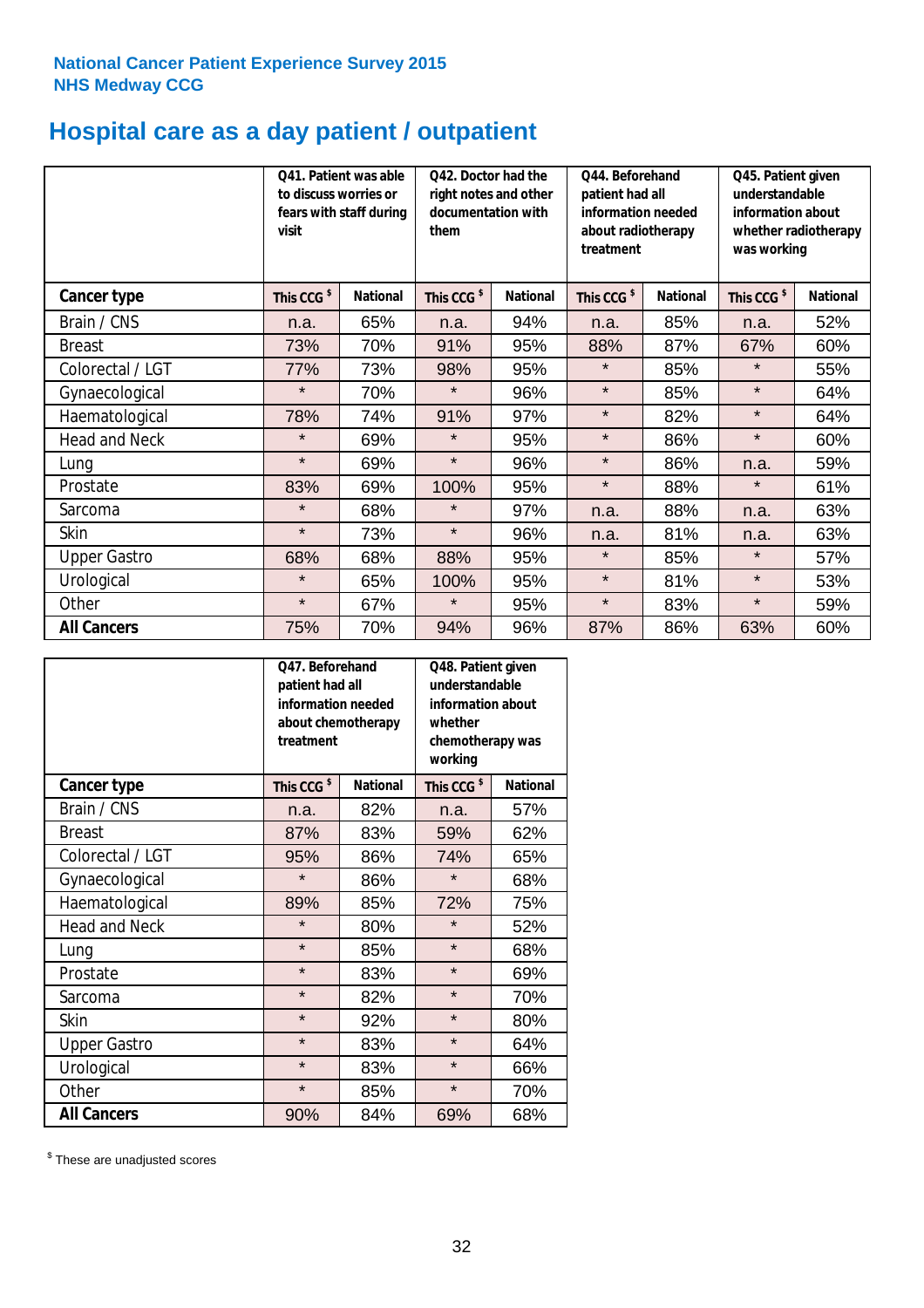### **Home care and support**

|                      | Q49. Hospital staff<br>gave family or<br>someone close all the<br>information needed to<br>help with care at home |                 | from health or social<br>services during<br>treatment | Q50. Patient definitely<br>given enough support | Q51. Patient definitely<br>given enough support<br>from health or social<br>services after<br>treatment |                 |  |
|----------------------|-------------------------------------------------------------------------------------------------------------------|-----------------|-------------------------------------------------------|-------------------------------------------------|---------------------------------------------------------------------------------------------------------|-----------------|--|
| <b>Cancer type</b>   | This CCG <sup>\$</sup>                                                                                            | <b>National</b> | This CCG <sup>\$</sup>                                | <b>National</b>                                 | This CCG <sup>\$</sup>                                                                                  | <b>National</b> |  |
| Brain / CNS          | n.a.                                                                                                              | 56%             | n.a.                                                  | 44%                                             | n.a.                                                                                                    | 44%             |  |
| <b>Breast</b>        | 54%                                                                                                               | 57%             | 63%                                                   | 54%                                             | 55%                                                                                                     | 40%             |  |
| Colorectal / LGT     | 71%                                                                                                               | 60%             | 68%                                                   | 62%                                             | $\star$                                                                                                 | 52%             |  |
| Gynaecological       | $\star$                                                                                                           | 56%             | $\star$                                               | 52%                                             | $\star$                                                                                                 | 42%             |  |
| Haematological       | 74%                                                                                                               | 60%             | 50%                                                   | 52%                                             | $\star$                                                                                                 | 43%             |  |
| <b>Head and Neck</b> | $\star$                                                                                                           | 59%             | $\star$                                               | 53%                                             | $\star$                                                                                                 | 50%             |  |
| Lung                 | $\star$                                                                                                           | 57%             | $\star$                                               | 52%                                             | $\star$                                                                                                 | 42%             |  |
| Prostate             | 48%                                                                                                               | 55%             | $\star$                                               | 47%                                             | $\star$                                                                                                 | 43%             |  |
| Sarcoma              | $\star$                                                                                                           | 59%             | $\star$                                               | 58%                                             | $\star$                                                                                                 | 53%             |  |
| Skin                 | $\star$                                                                                                           | 67%             | $\star$                                               | 58%                                             | n.a.                                                                                                    | 61%             |  |
| <b>Upper Gastro</b>  | $\star$                                                                                                           | 59%             | $\star$<br>54%                                        |                                                 | $\star$                                                                                                 | 45%             |  |
| Urological           | 44%                                                                                                               | 55%             | 48%                                                   | 47%                                             | $\star$                                                                                                 | 44%             |  |
| Other                | $\star$                                                                                                           | 54%             | $\star$                                               | 55%                                             | $\star$                                                                                                 | 48%             |  |
| <b>All Cancers</b>   | 57%                                                                                                               | 58%             | 52%                                                   | 54%                                             | 44%                                                                                                     | 45%             |  |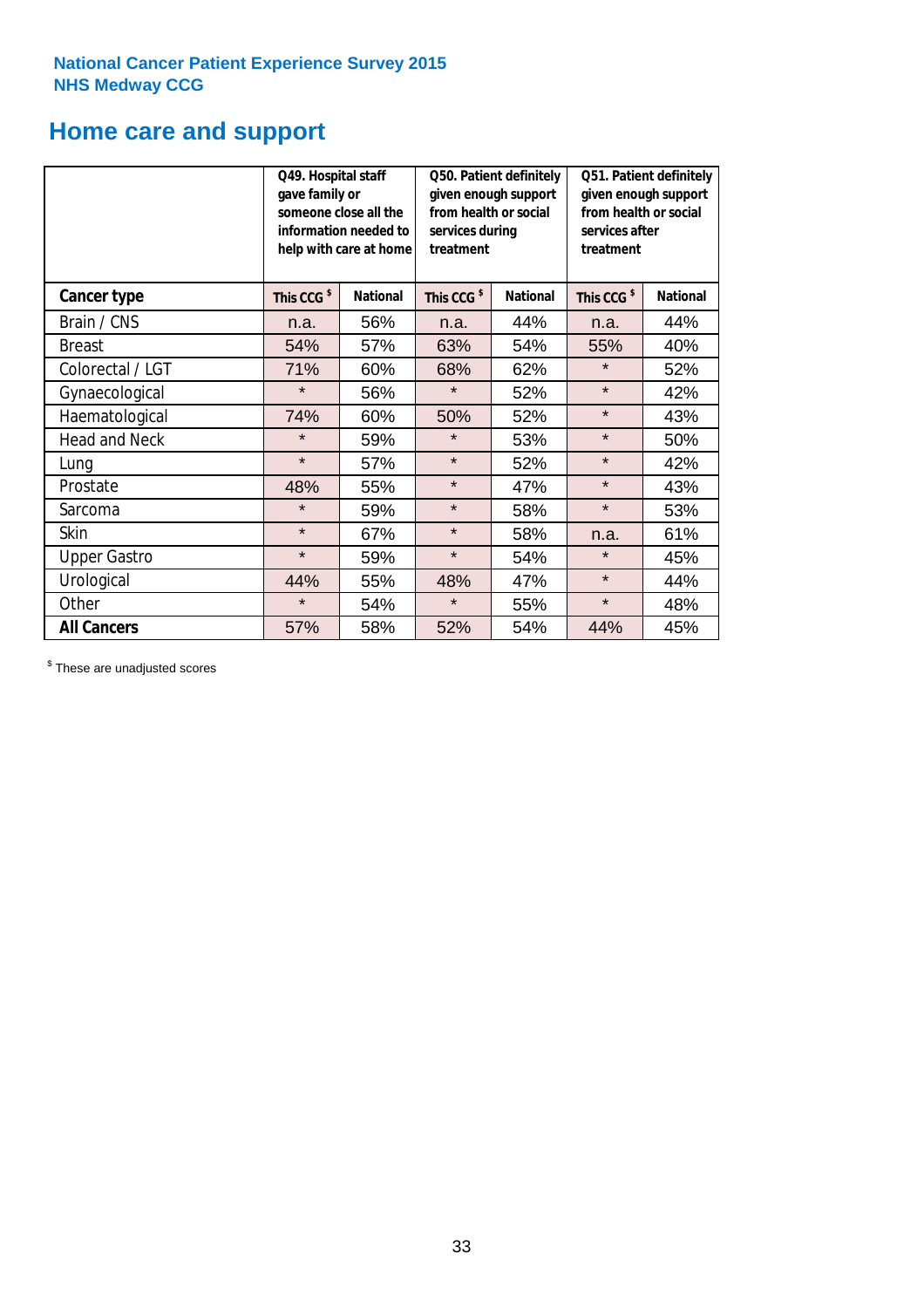# **Care from your general practice**

|                      | information about<br>treatment | Q52. GP given enough<br>patient's condition and | <b>O53. Practice staff</b><br>definitely did<br>everything they could<br>to support patient |                 |  |
|----------------------|--------------------------------|-------------------------------------------------|---------------------------------------------------------------------------------------------|-----------------|--|
| <b>Cancer type</b>   | This CCG <sup>\$</sup>         | <b>National</b>                                 | This CCG <sup>\$</sup>                                                                      | <b>National</b> |  |
| Brain / CNS          | n.a.                           | 94%                                             | n.a.                                                                                        | 59%             |  |
| <b>Breast</b>        | 98%                            | 96%                                             | 63%                                                                                         | 63%             |  |
| Colorectal / LGT     | 98%                            | 95%                                             | 65%                                                                                         | 63%             |  |
| Gynaecological       | 95%                            | 95%                                             | $\star$                                                                                     | 59%             |  |
| Haematological       | 98%                            | 96%                                             | 54%                                                                                         | 61%             |  |
| <b>Head and Neck</b> | $\star$                        | 93%                                             | $\star$                                                                                     | 60%             |  |
| Lung                 | $\star$                        | 95%                                             | $\star$                                                                                     | 62%             |  |
| Prostate             | 100%                           | 95%                                             | 57%                                                                                         | 67%             |  |
| Sarcoma              | $\star$                        | 97%                                             | $\star$                                                                                     | 65%             |  |
| <b>Skin</b>          | $\star$                        | 97%                                             | $\star$                                                                                     | 71%             |  |
| <b>Upper Gastro</b>  | 96%                            | 94%                                             | $\star$                                                                                     | 62%             |  |
| Urological           | 100%                           | 95%                                             | $\star$                                                                                     | 64%             |  |
| Other                | $\star$                        | 95%                                             | $\star$                                                                                     | 61%             |  |
| <b>All Cancers</b>   | 97%                            | 95%                                             | 58%                                                                                         | 63%             |  |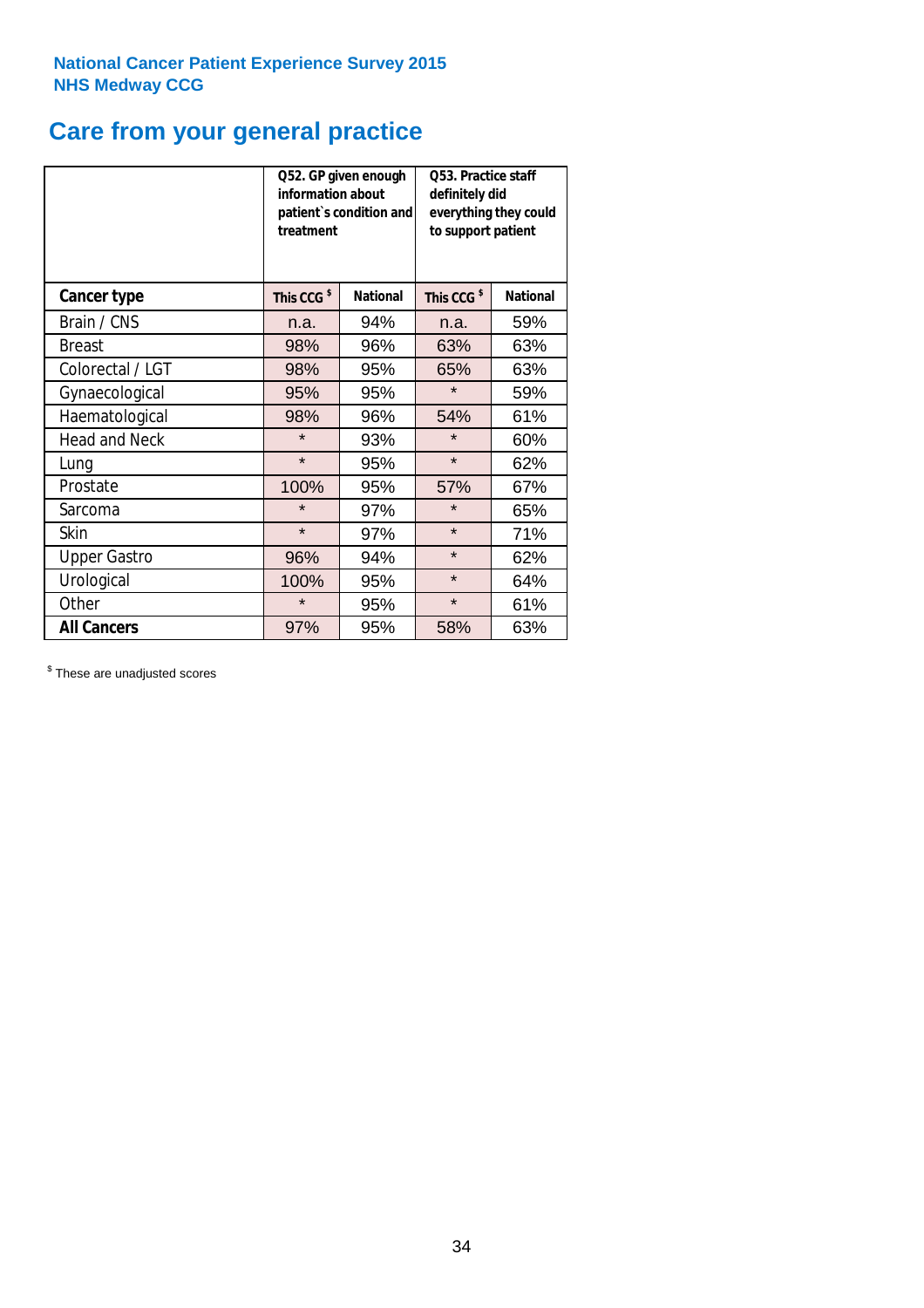### **Your overall NHS care**

|                      | Q54. Hospital and<br>community staff<br>always worked well<br>together |                 | Q55. Patient given a<br>care plan |                 | Q56. Overall the<br>administration of the<br>care was very good /<br>qood |                 | Q57. Length of time for<br>attending clinics and<br>appointments was<br>right |                 |
|----------------------|------------------------------------------------------------------------|-----------------|-----------------------------------|-----------------|---------------------------------------------------------------------------|-----------------|-------------------------------------------------------------------------------|-----------------|
| Cancer type          | This CCG <sup>\$</sup>                                                 | <b>National</b> | This CCG <sup>\$</sup>            | <b>National</b> | This CCG <sup>\$</sup>                                                    | <b>National</b> | This CCG <sup>\$</sup>                                                        | <b>National</b> |
| Brain / CNS          | n.a.                                                                   | 45%             | n.a.                              | 29%             | n.a.                                                                      | 84%             | n.a.                                                                          | 60%             |
| <b>Breast</b>        | 61%                                                                    | 60%             | 37%                               | 35%             | 94%                                                                       | 90%             | 68%                                                                           | 64%             |
| Colorectal / LGT     | 68%                                                                    | 60%             | 52%                               | 36%             | 89%                                                                       | 88%             | 76%                                                                           | 68%             |
| Gynaecological       | 64%                                                                    | 58%             | $\star$                           | 29%             | 100%                                                                      | 89%             | $\star$                                                                       | 66%             |
| Haematological       | 72%                                                                    | 63%             | 29%                               | 33%             | 88%                                                                       | 92%             | 54%                                                                           | 62%             |
| <b>Head and Neck</b> | $\star$                                                                | 58%             | $\star$                           | 34%             | $\star$                                                                   | 89%             | $\star$                                                                       | 65%             |
| Lung                 | $\star$                                                                | 63%             | $\star$                           | 32%             | $\star$                                                                   | 89%             | $\star$                                                                       | 70%             |
| Prostate             | 64%                                                                    | 63%             | $\star$                           | 36%             | 89%                                                                       | 87%             | 79%                                                                           | 71%             |
| Sarcoma              | $\star$                                                                | 60%             | $\star$                           | 31%             | $\star$                                                                   | 90%             | $\star$                                                                       | 63%             |
| Skin                 | $\star$                                                                | 69%             | $\star$                           | 39%             | $\star$                                                                   | 89%             | $\star$                                                                       | 73%             |
| <b>Upper Gastro</b>  | 42%                                                                    | 58%             | 38%                               | 36%             | 85%                                                                       | 88%             | 69%                                                                           | 66%             |
| Urological           | 57%                                                                    | 62%             | 29%                               | 26%             | 90%                                                                       | 84%             | 77%                                                                           | 73%             |
| Other                | 41%                                                                    | 56%             | $\star$                           | 29%             | 95%                                                                       | 87%             | 55%                                                                           | 61%             |
| <b>All Cancers</b>   | 61%                                                                    | 61%             | 33%                               | 33%             | 91%                                                                       | 89%             | 68%                                                                           | 66%             |

|                      | Q58. Taking part in<br>cancer research | discussed with patient | Q59. Patient's average<br>rating of care scored<br>from very poor to very<br>good |                 |  |
|----------------------|----------------------------------------|------------------------|-----------------------------------------------------------------------------------|-----------------|--|
| <b>Cancer type</b>   | This CCG <sup>\$</sup>                 | <b>National</b>        | This CCG <sup>\$</sup>                                                            | <b>National</b> |  |
| Brain / CNS          | n.a.                                   | 32%                    | n.a.                                                                              | 8.5             |  |
| <b>Breast</b>        | 28%                                    | 28%                    | 9.0                                                                               | 8.8             |  |
| Colorectal / LGT     | 14%                                    | 22%                    | 9.0                                                                               | 8.7             |  |
| Gynaecological       | $\star$                                | 27%                    | 8.8                                                                               | 8.7             |  |
| Haematological       | 55%                                    | 36%                    | 9.0                                                                               | 8.8             |  |
| <b>Head and Neck</b> | $\star$                                | 21%                    | $\star$                                                                           | 8.6             |  |
| Lung                 | $\star$                                | 34%                    | $\star$                                                                           | 8.6             |  |
| Prostate             | 23%                                    | 35%                    | 8.5                                                                               | 8.6             |  |
| Sarcoma              | $\star$                                | 29%                    | $\star$                                                                           | 8.7             |  |
| Skin                 | $\star$                                | 17%                    | $\star$                                                                           | 8.9             |  |
| <b>Upper Gastro</b>  | 33%                                    | 30%                    | 8.4                                                                               | 8.6             |  |
| Urological           | 13%                                    | 14%                    | 8.4                                                                               | 8.5             |  |
| Other                | 33%                                    | 31%                    | 8.5                                                                               | 8.6             |  |
| <b>All Cancers</b>   | 27%                                    | 28%                    | 8.8                                                                               | 8.7             |  |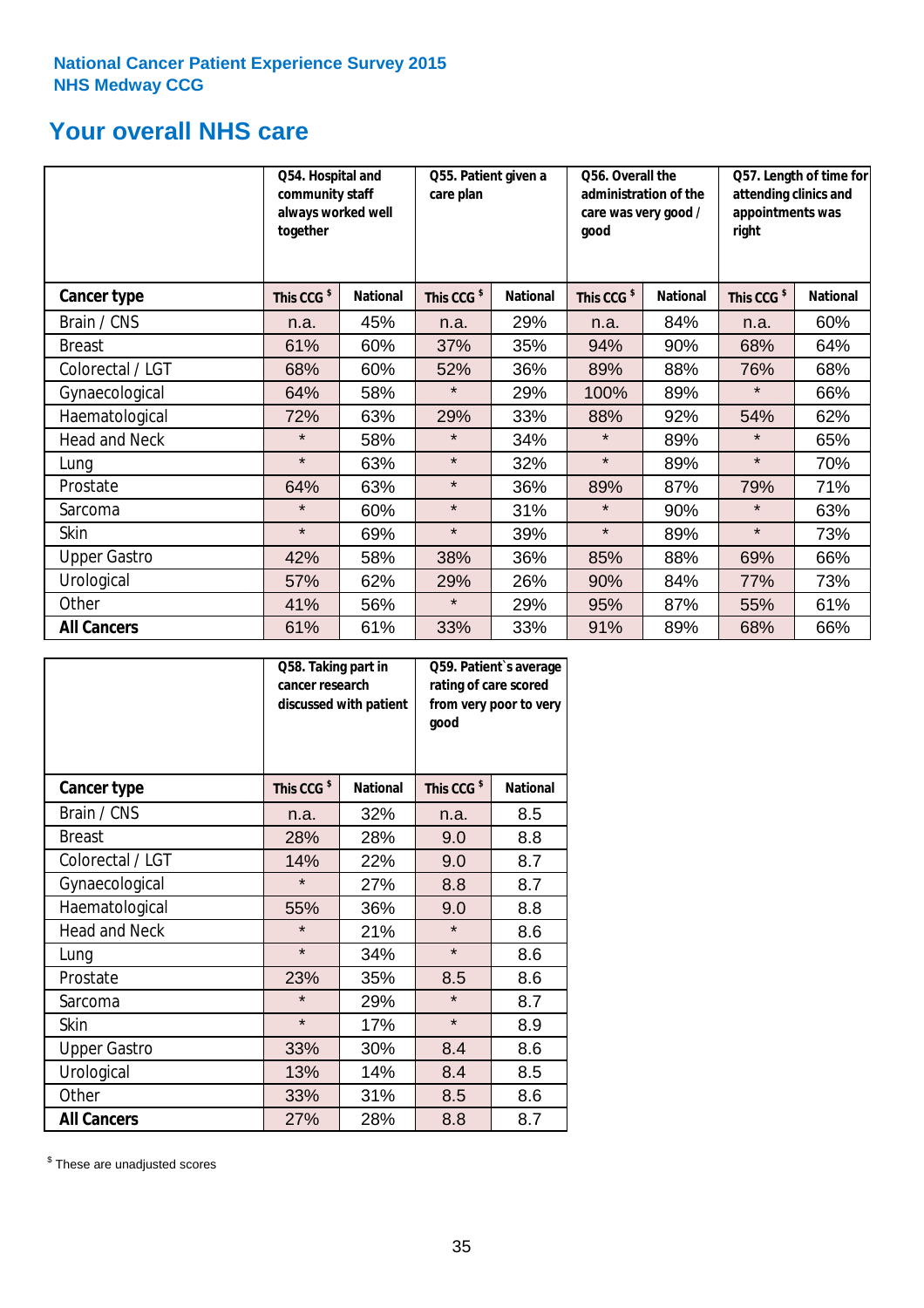### **Annex**

### **Methodology**

The sample for the survey included all adult (aged 16 and over) NHS patients, with a confirmed primary diagnosis of cancer, discharged from an NHS Trust after an inpatient episode or day case attendance for cancer related treatment in the months of April, May and June 2015.

The patients included in the sample had relevant cancer ICD10 codes (C00-99 excluding C44 and C84, and D05) in the first diagnosis field of their patient records, applied to their patient files by the relevant NHS Trust, and were alive at the point at which fieldwork commenced. Deceased checks were undertaken on up to three occasions during fieldwork, to ensure that questionnaires were not sent to patients who had died since their treatment.

Trust samples were checked rigorously for duplicates and patient lists were also de-duplicated nationally to ensure that patients did not receive multiple copies of questionnaires.

The fieldwork for the survey was undertaken between October 2015 and March 2016.

For the first time, the survey used a mixed mode methodology. Questionnaires were sent by post with two reminders where necesssary, but also included an option to complete online. A Freephone helpline was available for respondents to ask questions about the survey, to enable them to complete their questionnaires over the phone, and to provide access to a translation and interpreting facility for those whose first language was not English.

The Health Research Authority supported the survey by granting Section 251 approval.

#### **Further information**

Further information on survey methodology, as well as all of the national and local reports and data, is available at www.ncpes.co.uk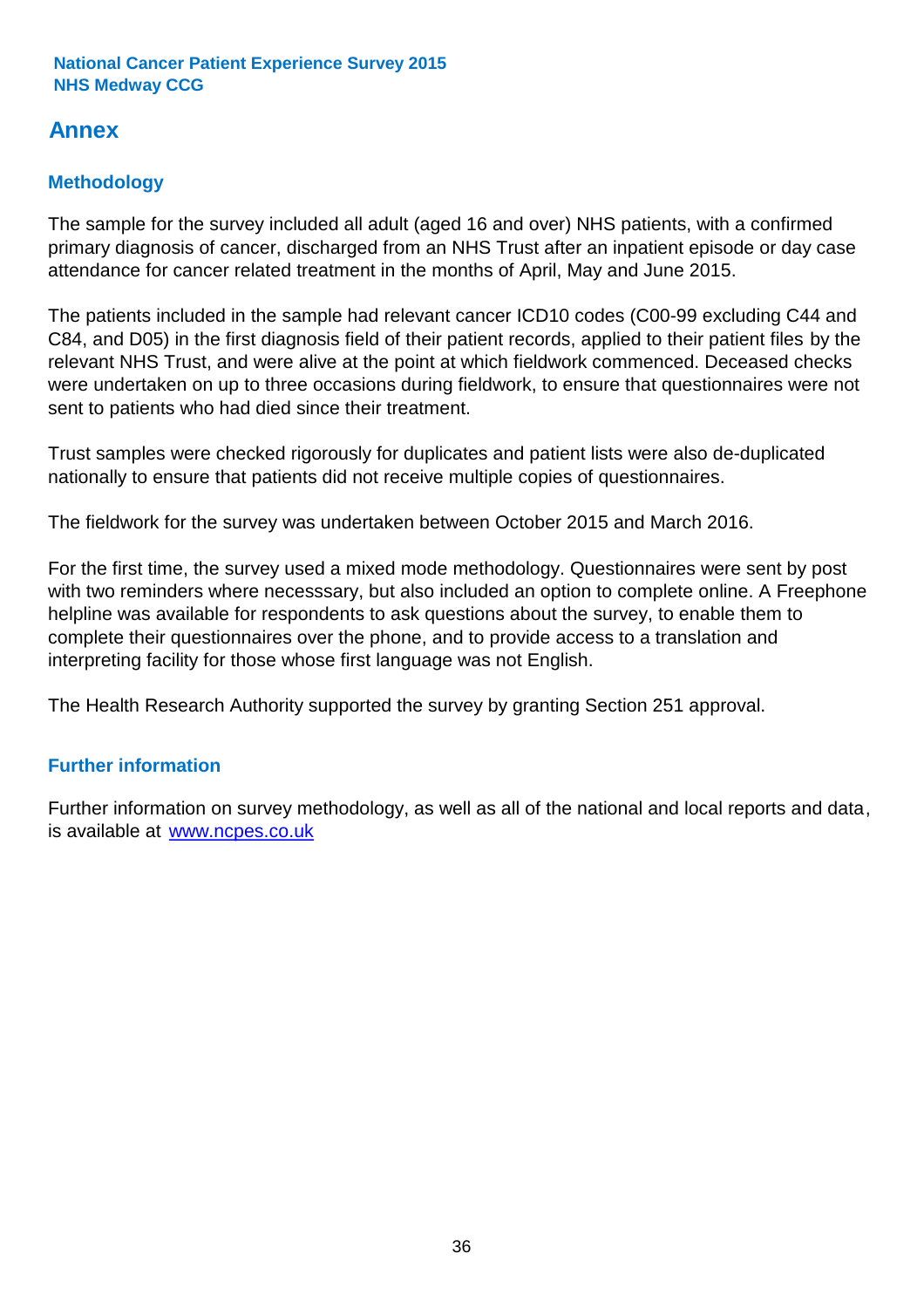#### **Redevelopment of the 2015 survey**

A number of significant changes have been made to the National Cancer Patient Experience Survey in 2015:

- the length of the questionnaire has been reduced
- response options have been reviewed and changed to make them consistent throughout the survey
- some of the questions and / or answer options have been changed so that they are now in line with questions in other patient surveys (e.g. the Care Quality Commission national patient surveys), to improve comparability between them
- the topic areas within the questionnaire have been redesigned to capture the whole patient journey.

There are 50 questions in the questionnaire that relate directly to patient experience. Of these, 14 remain unchanged from previous years; and a further 21 have been slightly amended. We draw caution in directly comparing data from the 2015 survey to the findings of the previous CPES surveys, even for identical questions. Changes in the structure of the survey instrument (questionnaire) and also the administration of the survey (calendar period and length of time from sampling to field work start and completion) may influence nationwide averages, although these features will not greatly impact on relative comparisons (e.g. between patient groups or hospitals).

The other 15 questions are either new or substantially changed from previous years.

It is expected that there will be few, if any changes, to the questionnaire going forward so we will be able to compare the results year on year. Where changes are necessary they are expected to be for methodological reasons or to improve question reliability.

Another significant change in 2015 is that an online version of the questionnaire has been developed. The online version was developed to make the questionnaire more accessible for respondents. This may have an impact on the demographic characteristics of the respondents. This may be an improvement if previously underrepresented groups have responded. However, changes to the demographics of respondents may have implications on the overall results - and again, leads us to draw caution in directly comparing results with previous years.

#### **Official Statistics**

The 2015 survey data has been published for the first time as Official Statistics. The 2015 survey data has been produced and published in line with the Code of Practice for Official Statistics.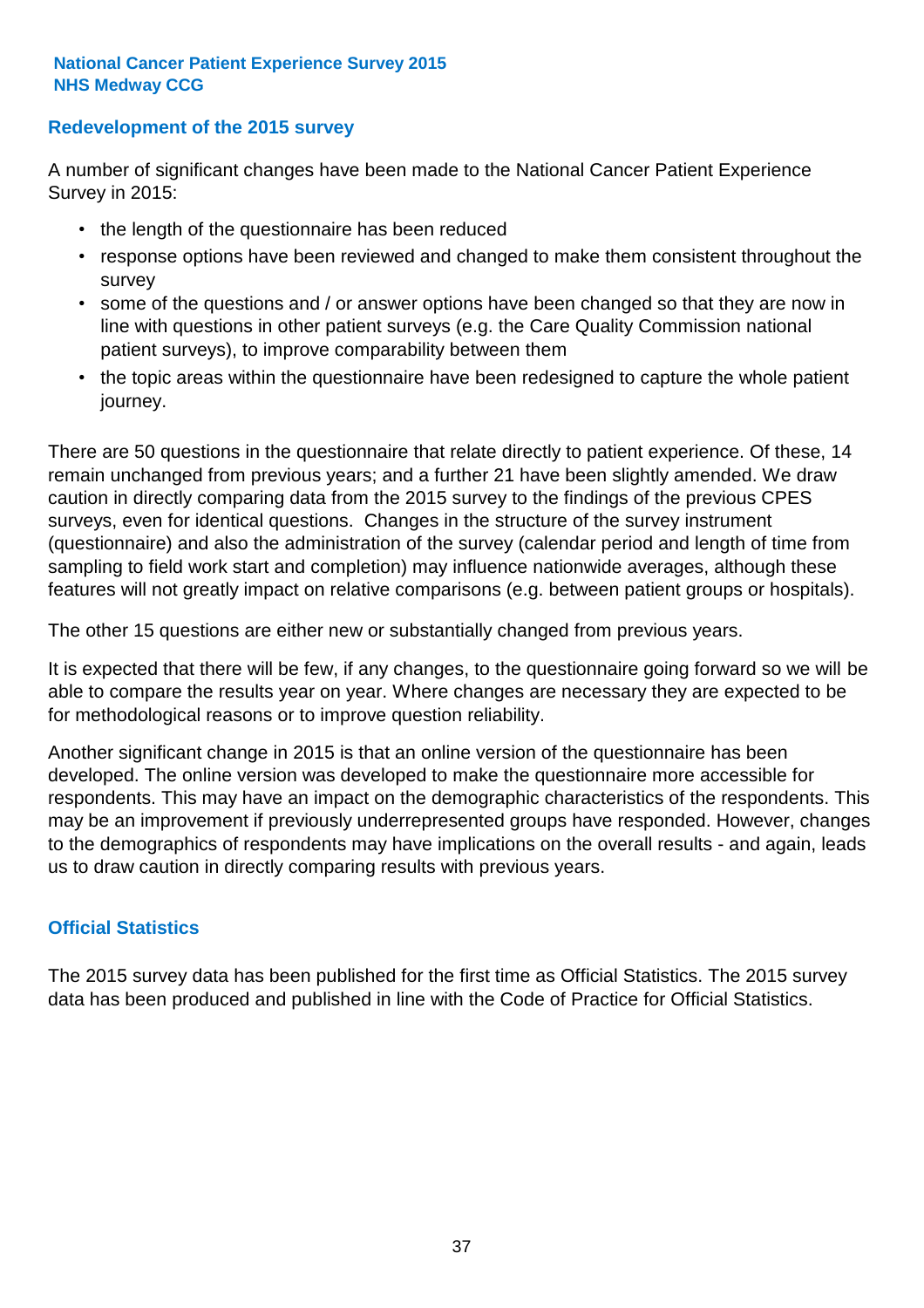#### **Scoring methodologies**

49 of the 50 questions relating directly to patient experience have been summarised as the score of the percentage of patients who reported a positive experience. For example:

- question 6 asks: "Overall, how did you feel about the length of time you had to wait for your test to be done?". Responses have been recorded as positive only for those patients who selected the first option ("It was about right")
- question 11 asks: "When you were told you had cancer, were you given written information about the type of cancer you had?". Responses have been recorded as positive only for those patients who selected the first option ("Yes, and it was easy to understand").

Where options do not provide any information on positive/negative patient experience (e.g. "Don't know / can't remember"), they are excluded from the score.

The other question (question 59) asks respondents to rate their overall care on a scale of 0 to 10. Scores have been given as an average on this scale.

A copy of the 2015 questionnaire, marked up with all of these scoring conventions, is available at www.ncpes.co.uk

Further details on the scoring methodology can be found in the technical document for the survey, available at <u>www.ncpes.co.uk</u>

#### **Case-mix adjustment**

For the first time in 2015, case-mix adjusted findings are being presented alongside unadjusted results for CCGs. Case-mix adjustment allows us to account for the impact that differing patient populations might have on results. By using the case-mix adjusted estimates we can obtain a greater understanding of how a CCG is performing given their patient population.

The factors taken into account in this case-mix adjustment are gender, age, ethnic group, deprivation, and tumour group.

For further details on case-mix adjustment, please refer to the technical document for the survey, available at www.ncpes.co.uk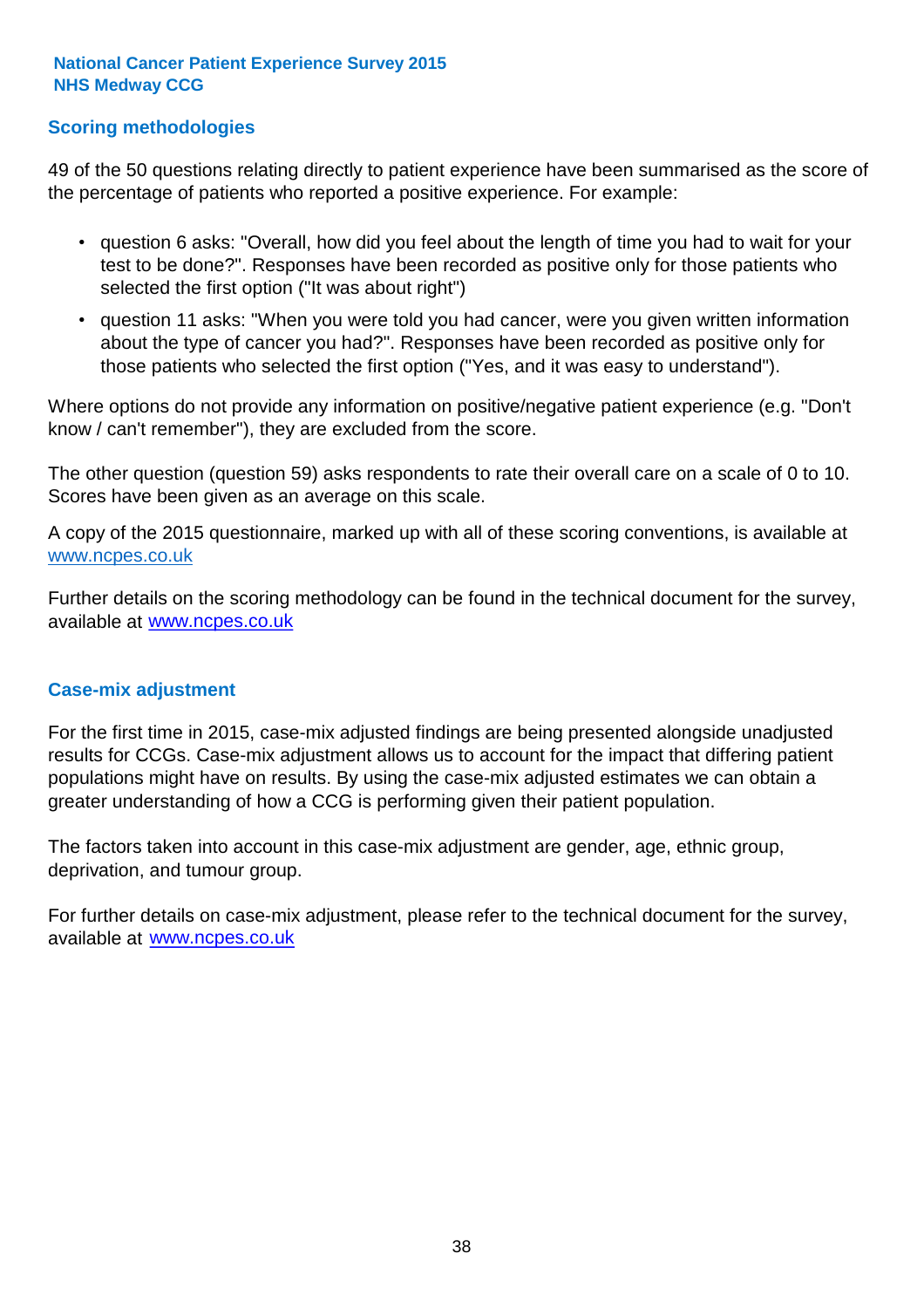#### **Response Rates**

|                 | Sample<br><b>Size</b> | Excluded | <b>Adjusted</b><br>Sample | <b>Not</b><br><b>Returned Refused</b> | Blank | Completed | Response<br>Rate |
|-----------------|-----------------------|----------|---------------------------|---------------------------------------|-------|-----------|------------------|
| <b>National</b> | 116,991               | 8.719    | 108,272                   | 33,168                                | 3.918 | 71,186    | 66%              |
| 09W             | 625                   | 58       | 567                       | 207                                   | 25    | 335       | 59%              |

#### **Respondents by tumour group**

The tables below show the numbers of patients from each tumour group and the age and gender distribution of these patients.

| <b>Tumour Group</b>  | Number of<br>respondents* |
|----------------------|---------------------------|
| Brain / CNS          | 3                         |
| <b>Breast</b>        | 68                        |
| Gynaecological       | 25                        |
| Colorectal / LGT     | 48                        |
| Lung                 | 16                        |
| <b>Skin</b>          | 7                         |
| Haematological       | 52                        |
| <b>Upper Gastro</b>  | 28                        |
| Other                | 10                        |
| Urological           | 31                        |
| Prostate             | 30                        |
| Sarcoma              | 3                         |
| <b>Head and Neck</b> | 14                        |

*\* These figures may not match the numerator for all questions in the 'Comparisons by tumour group' section of this report, because not all questions were answered by all respondents.*

#### **Respondents by age and gender**

The questionnaire asked respondents to give their year of birth. This information has been amalgamated into 8 age bands. The age and gender distribution for the CCG was as follows:

|             | 16-24 | 25-34 | 35-44 | 45-54 | 55-64 | 65-74 | 75-84 | $85+$ | <b>Total</b> |
|-------------|-------|-------|-------|-------|-------|-------|-------|-------|--------------|
| <b>Male</b> |       |       |       |       | 32    | 61    | 39    |       | 148          |
| Female      |       |       | 9     | 36    | 35    | 69    | 29    |       | 187          |
| Total       | ⌒     |       | 11    | 42    | 67    | 130   | 68    | 10    | 335          |